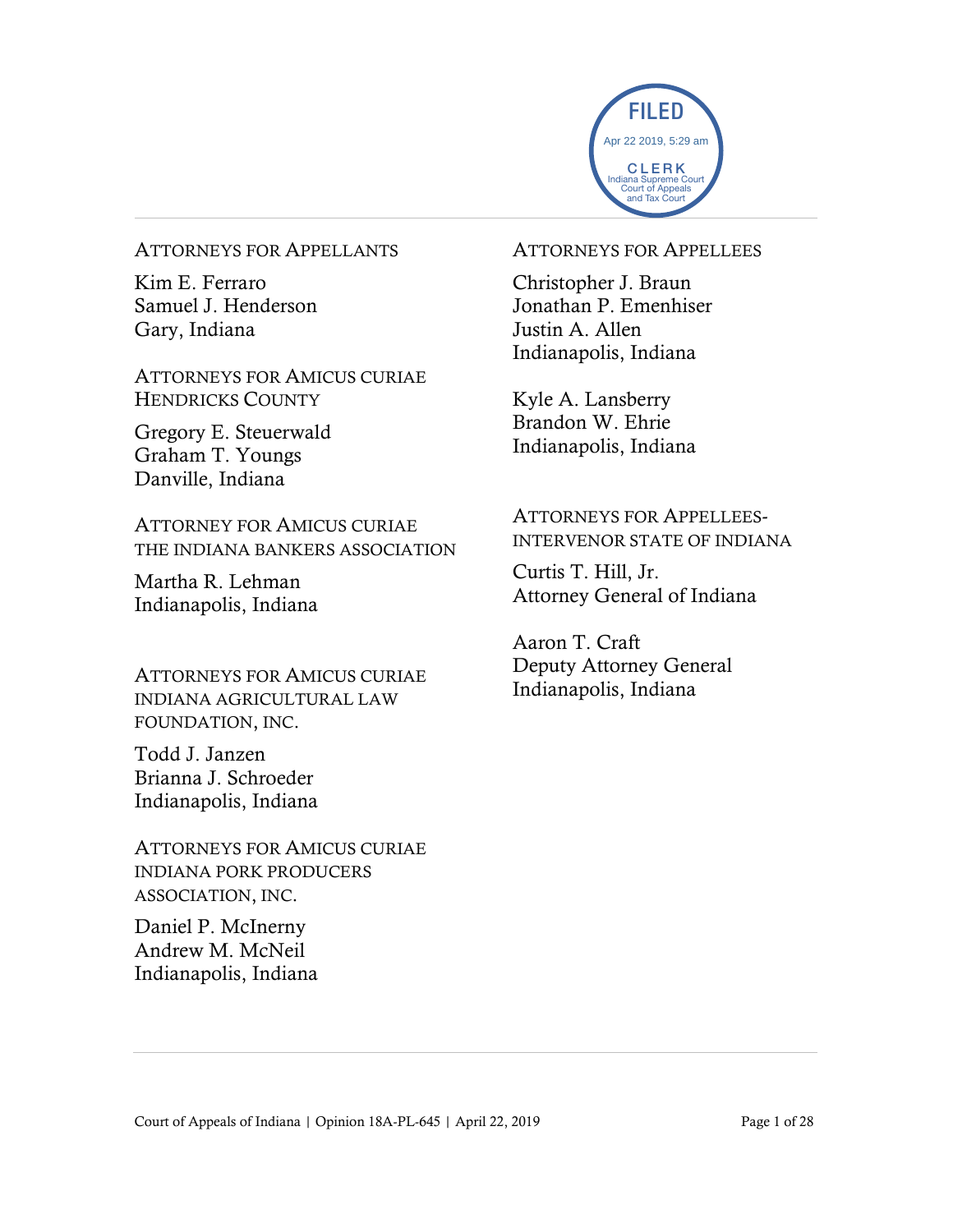# IN THE COURT OF APPEALS OF INDIANA

Janet L. Himsel, Martin Richard Himsel, Robert J. Lannon, Susan M. Lannon,

*Appellants-Plaintiffs,*

v.

Samuel Himsel, Cory M. Himsel, Clinton S. Himsel, 4/9 Livestock, LLC and Co-Alliance, LLP,

*Appellees-Defendants,*

and

State of Indiana, *Appellee-Intervenor.* April 22, 2019

Court of Appeals Case No. 18A-PL-645

Appeal from the Hendricks Superior Court

The Honorable Mark A. Smith, Judge Trial Court Cause No.

32D04-1510-PL-150

Altice, Judge.

## Case Summary

Court of Appeals of Indiana | Opinion 18A-PL-645 | April 22, 2019 Page 2 of 28 [1] Martin Richard Himsel, Janet L. Himsel, Robert J. Lannon, and Susan M. Lannon (collectively, the Plaintiffs) filed a complaint, alleging nuisance, negligence, and trespass, against Samuel T. Himsel, Cory M. Himsel, Clinton S. Himsel, 4/9 Livestock, LLC, and Co-Alliance, LLP (collectively, the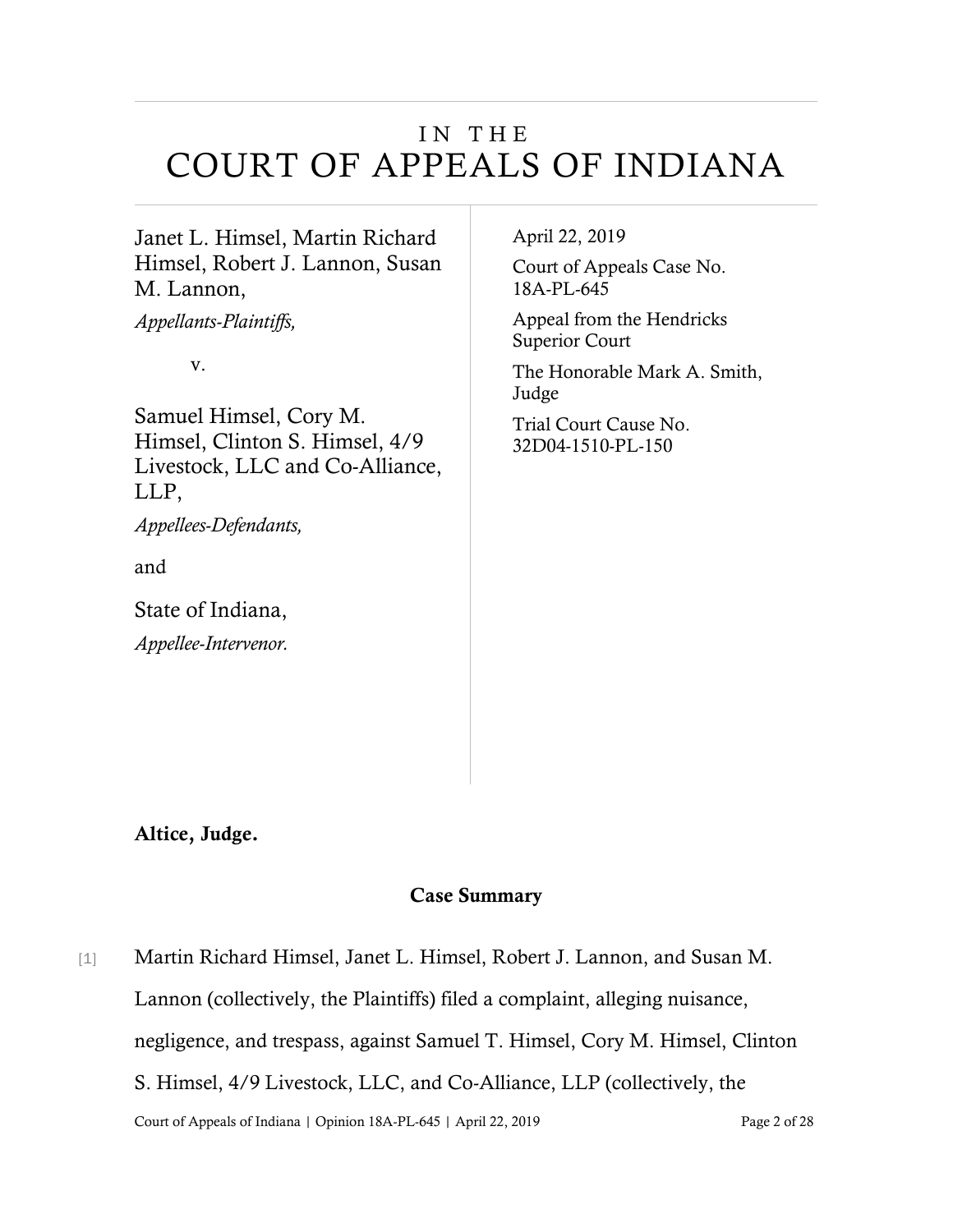Defendants). Specifically, the Plaintiffs alleged in their complaint that the concentrated animal feeding operation (CAFO) placed on 4/9 Livestock's property in 2013 created noxious odors that are so extreme as to greatly diminish the Plaintiffs' quality of life, reduce their property values, and alter their daily activities. In their complaint, the Plaintiffs also challenged the constitutionality of Ind. Code § 32-30-6-9, which is commonly known as the Right to Farm Act (the RTFA), and Ind. Code  $\S 15{\text -}11{\text -}2{\text -}6(a)$  $\S 15{\text -}11{\text -}2{\text -}6(a)$  $\S 15{\text -}11{\text -}2{\text -}6(a)$ , which requires the Indiana Code to be construed to "protect the rights of farmers to choose among all generally accepted farming and livestock production practices, including the use of ever changing technology."

[2] The Defendants moved for summary judgment on all claims, and, thereafter, the Plaintiffs filed a motion for partial summary judgment regarding their constitutional challenges. Following a hearing, the trial court granted summary judgment in favor of Clinton, Cory, and Samuel Himsel (the Individual Himsel Defendants) but otherwise denied both motions for summary judgment. The Defendants filed a motion to correct error, once again seeking summary judgment on all claims against them. Amici curiae – the Indiana Agricultural Law Foundation (IALF) and Hendricks County – filed briefs in support of the Defendants' motion to correct error. In addition to opposing the Defendants'

<span id="page-2-0"></span> $1$  We will refer to this statute as the Agricultural Canon.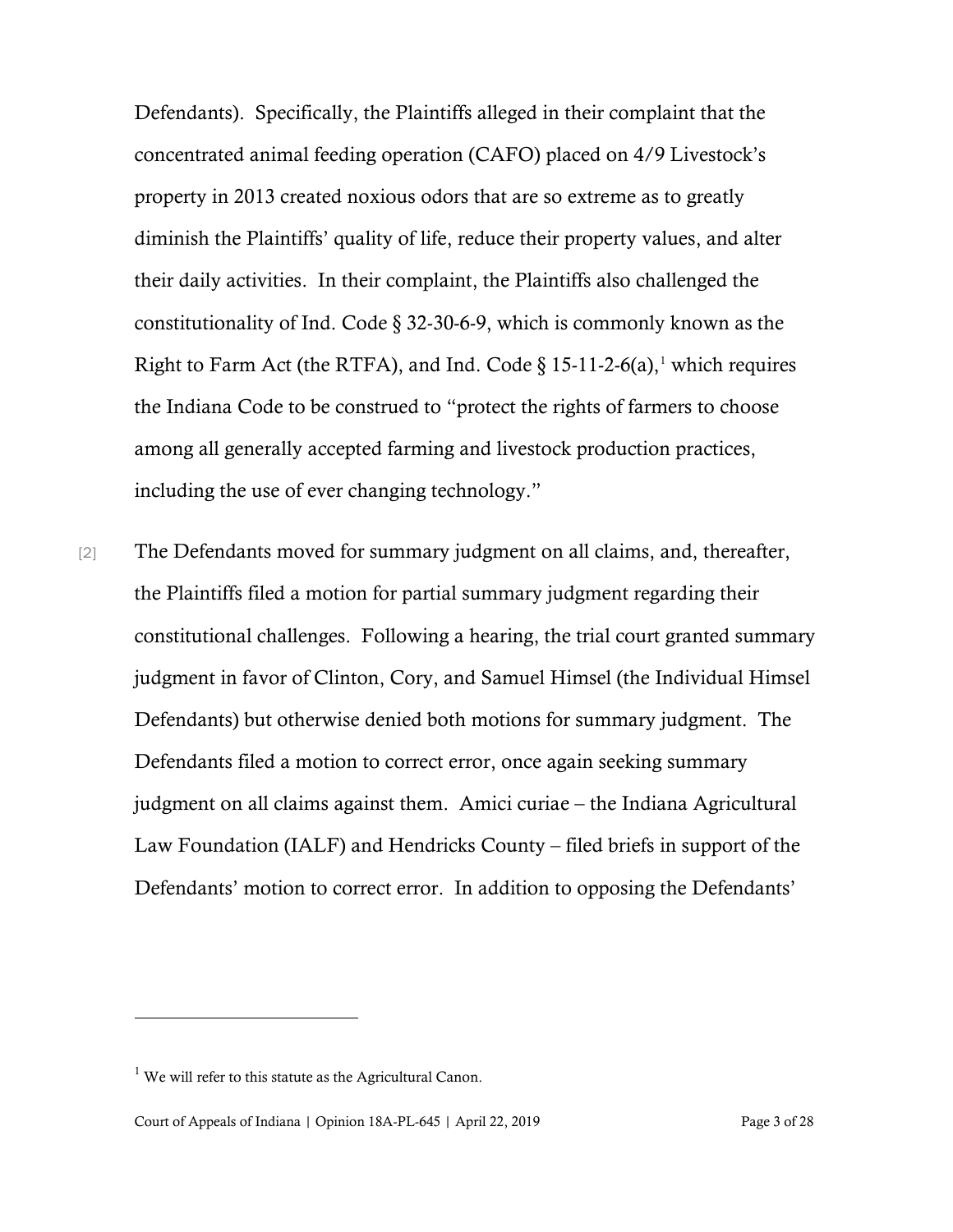motion to correct error, the Plaintiffs asserted cross-error regarding the trial court's grant of summary judgment to the Individual Himsel Defendants.

- [3] The trial court granted the Defendants' motion to correct error and then entered summary judgment in favor of the Defendants on all claims. On appeal, the Plaintiffs challenge the entry of summary judgment.
- [4] We affirm.

#### Facts & Procedural History

- [5] Samuel Himsel has farmed in rural Hendricks County his entire life. His sons, Cory and Clinton, also make their living farming in the county. In 2012, the three decided to start a hog-raising operation, and, in January 2013, they formed 4/9 Livestock. The Individual Himsel Defendants are the sole members of 4/9 Livestock. The Individual Himsel Defendants decided to locate the 4/9 Livestock operation at 3042 North 425 West in Danville (the Farm), which property had been in their family for more than two decades. Samuel's parents acquired this farmland in the early 1990s, and the land had been used for agricultural purposes since at least 1941. Between at least 1994 and 2013, the Farm had been used consistently for crops.
- [6] In February 2013, Samuel submitted a rezoning petition to the Hendricks County Area Plan Commission to rezone 58.42 acres of farmland on the Farm. The land was zoned agricultural residential (AGR), and Samuel petitioned for it to be rezoned agricultural intense (AGI), which allows for CAFOs. Following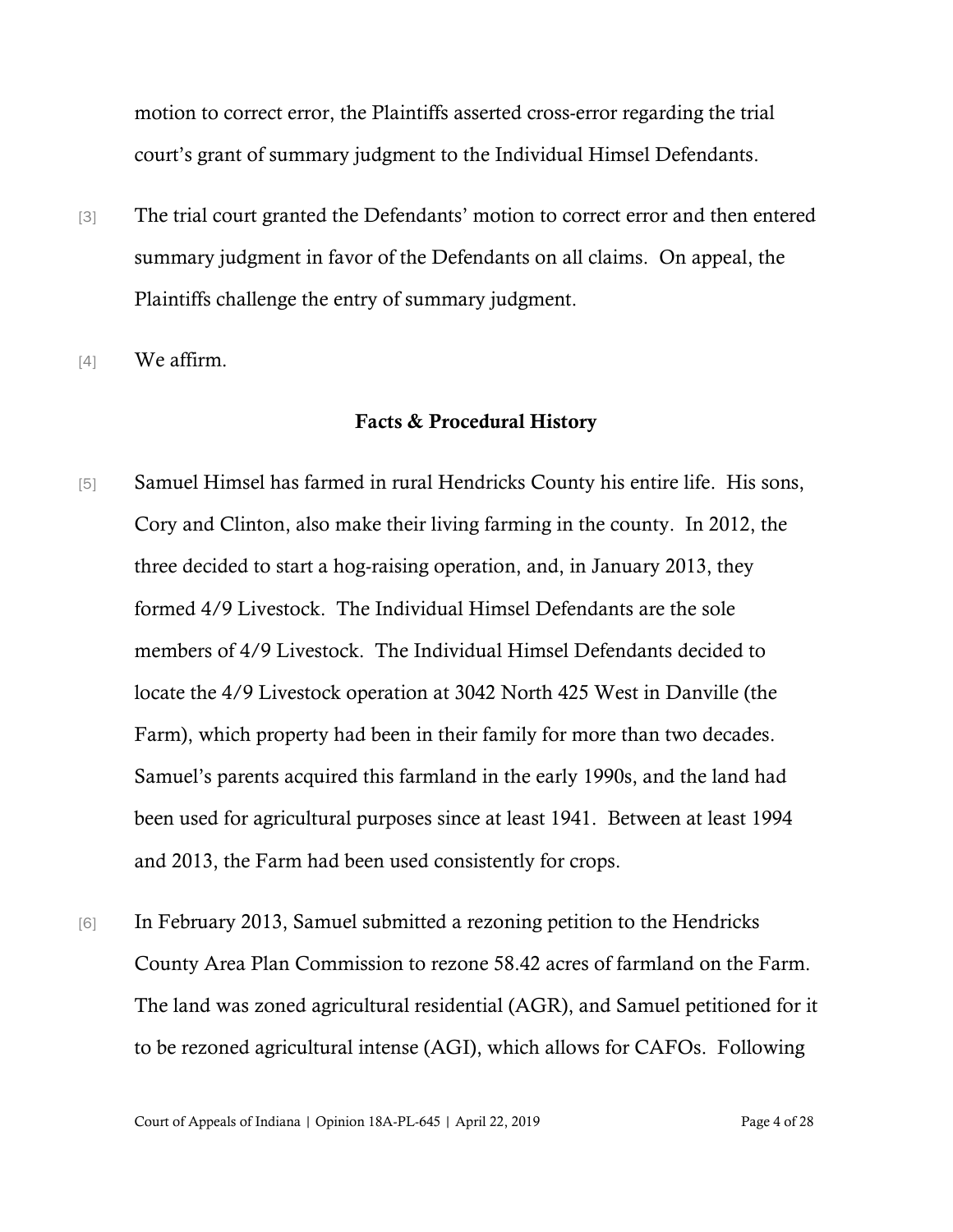a public hearing on March 12, 2013, at which Richard Himsel spoke in opposition to the rezoning, the Plan Commission unanimously recommended approval of the requested rezoning. In doing so, the Plan Commission made the following written findings:

- (1) The comprehensive plan[:] The Commission finds that the proposal does substantially comply with the recommendations of the Hendricks County Comprehensive Plan…. The Comprehensive Plan expressly lists confined animal feeding operations as a recommended land use in the area under consideration.
- (2) Current conditions and the character of current structures and uses in each district[:] The Commission finds that the proposal is consistent and compatible with the character of current structures and uses in the zoning district…. The area is a well-established, longstanding agricultural community. Furthermore, the proposed use is an agricultural use expressly recognized in the current Comprehensive Plan.
- (3) The most desirable use for which the land in each district is adapted[:] The Commission finds that the proposal does represent the most desirable use for which the land is adapted. The 1983, 1998, and 2008 Comprehensive Plans have consistently recommended that the area be for agricultural use. This represents a longstanding community desire to see this area remain agricultural in character. The proposed use is expressly listed in the current Comprehensive Plan as a characteristic and desirable use in this area.
- (4) The conservation of property values throughout the jurisdiction[:] The Commission finds that the proposal does conserve property values….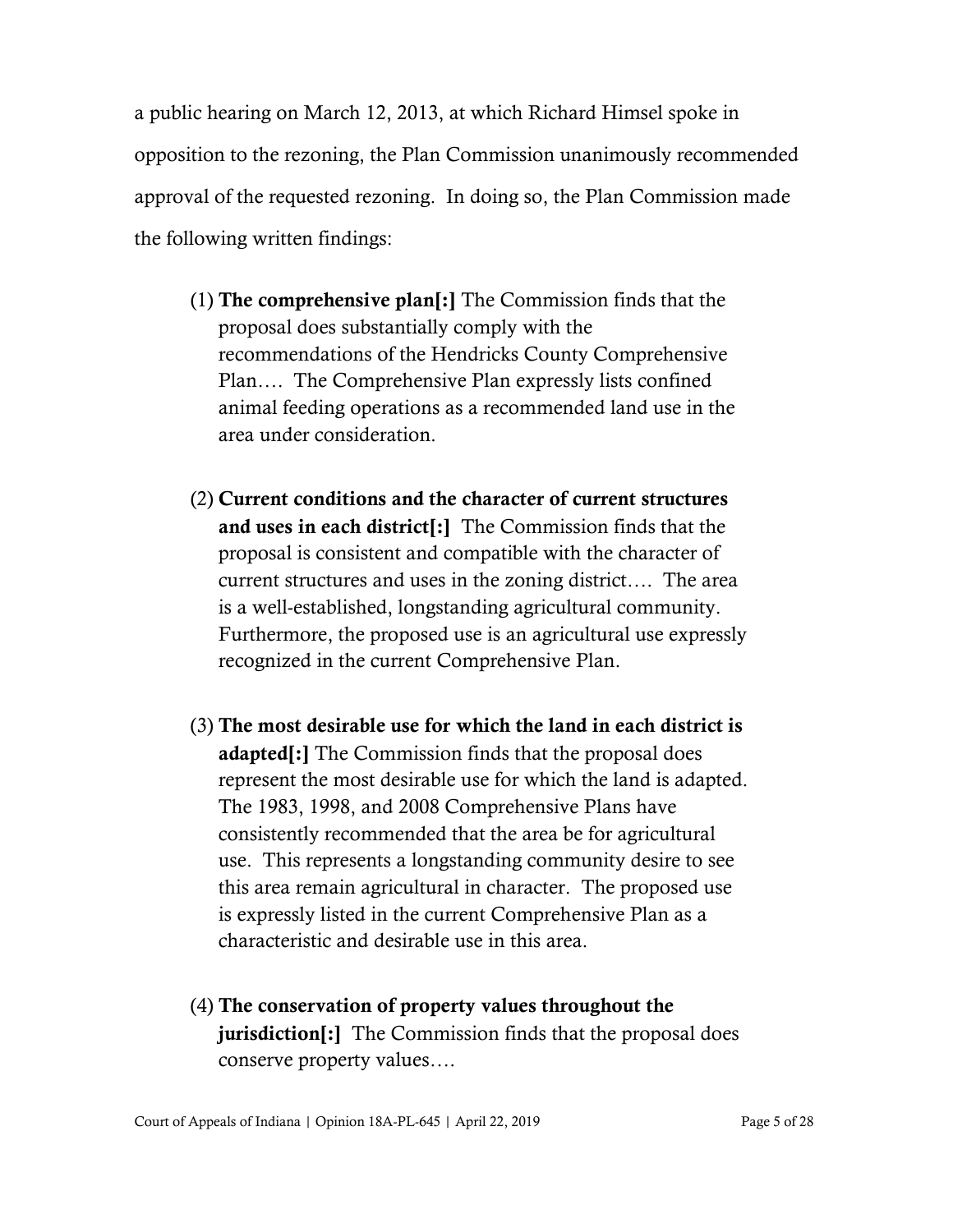(5) Responsible development and growth[:] The Commission finds that the proposal does represent responsible development and growth. The area under consideration is an integral part of the historically rural agricultural west side of Hendricks County. The last three Comprehensive Plans have recognized this part of the County as being characteristically agricultural and have reserved the area for agricultural uses in the future. This reflects the County's longstanding desire to, in general, plan for urbanization of its east side while maintaining the rural character of its agricultural west side. The proposal under consideration is consistent and compatible with the County's long term land use planning goals.

*Appellants' Appendix Vol. IV* at 107-08.

- [7] On March 26, 2013, the County Commissioners unanimously approved the rezoning and adopted the Plan Commission's findings. After the property was rezoned, it was transferred from Samuel to 4/9 Livestock. The Plaintiffs did not appeal the rezoning decision. Thereafter, before improvement location permits were granted, the Plan Commission held two public hearings regarding the siting, design, and construction plans for the Farm's CAFO, which included the construction of two 4000-hog production buildings. Additionally, in May 2013, the Indiana Department of Environmental Management (IDEM) approved two permits to construct and operate the CAFO buildings on the Farm. The Plaintiffs did not appeal IDEM's permit approvals.
- Court of Appeals of Indiana | Opinion 18A-PL-645 | April 22, 2019 Page 6 of 28 [8] On July 1, 2013, 4/9 Livestock entered into a hog finishing contract with Co-Alliance. Under the contract, Co-Alliance would supply the hogs and 4/9 Livestock would raise them. 4/9 Livestock was to operate as an independent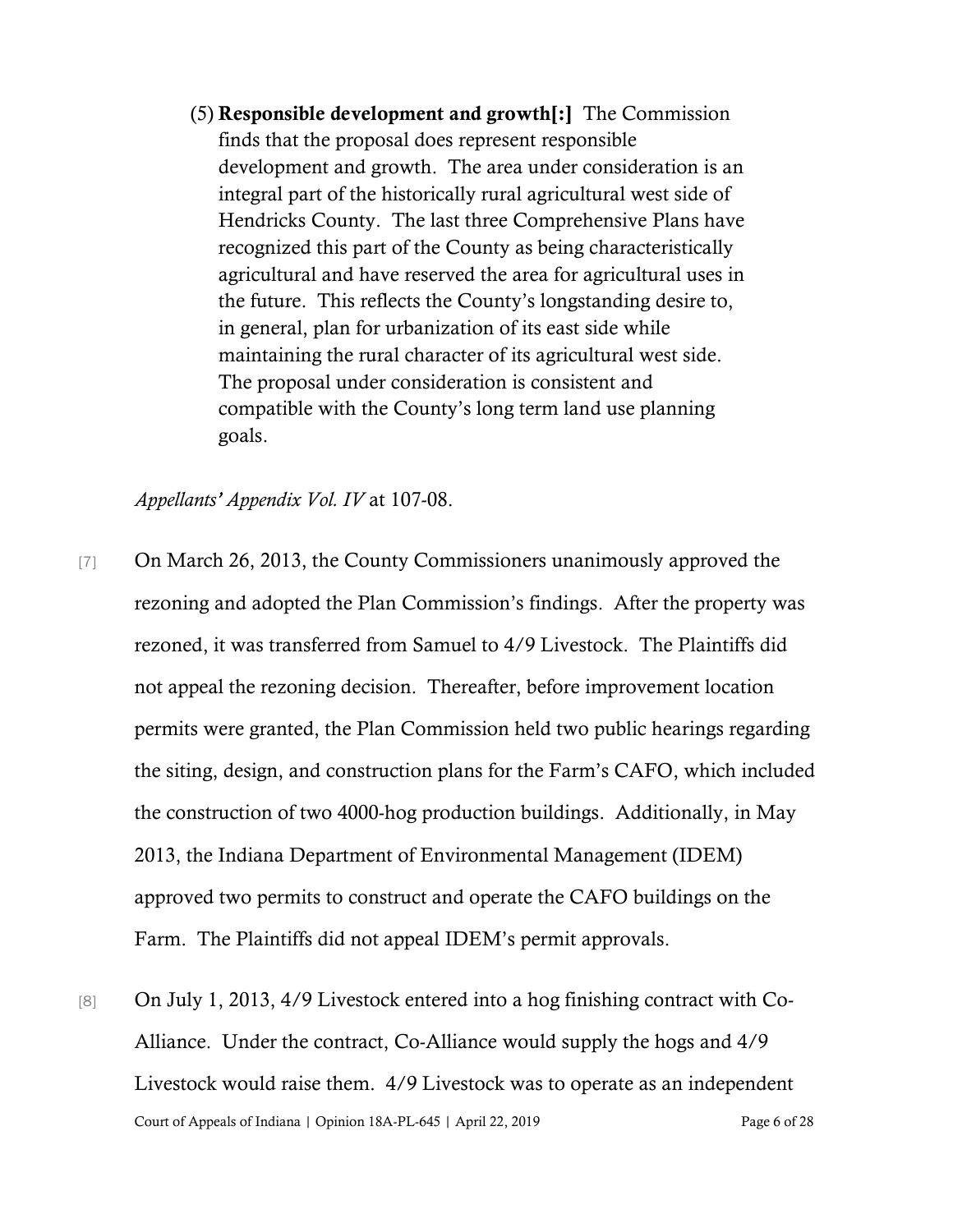contractor. Once fully grown, which was within about six months, the hogs would be shipped out of the CAFO by Co-Alliance and a new batch of young hogs would come into the CAFO. On July 19, 2013, 4/9 Livestock and PNC Bank entered into a convertible line of credit note for a seven-figure amount to finance the construction of the CAFO. Shortly after construction was completed, the CAFO buildings were populated with hogs on October 2, 2013. Since the CAFO began operating there have been no violations cited by either IDEM or Hendricks County relating to its operation.

- [9] The Plaintiffs live in the immediate vicinity of the Farm. Richard and Janet Himsel (collectively, the Himsel Plaintiffs) moved into their home in 1994. Their home is on a farm where the Himsel Plaintiffs raised livestock and grew crops until 2000, when they retired and sold much of their farmland. Richard grew up on this farm, and the farmhouse has stood since 1926. Robert Lannon built his home in 1971 and married his wife Susan in 1974. They have never farmed on their property but are accustomed to the usual smells that come with living in farm country, having lived there for over forty years.
- [10] The Farm and the Plaintiffs' properties are located in western Hendricks County in an area that the county's Board of Commissioners has expressly designated for agricultural purposes since the adoption of the county's first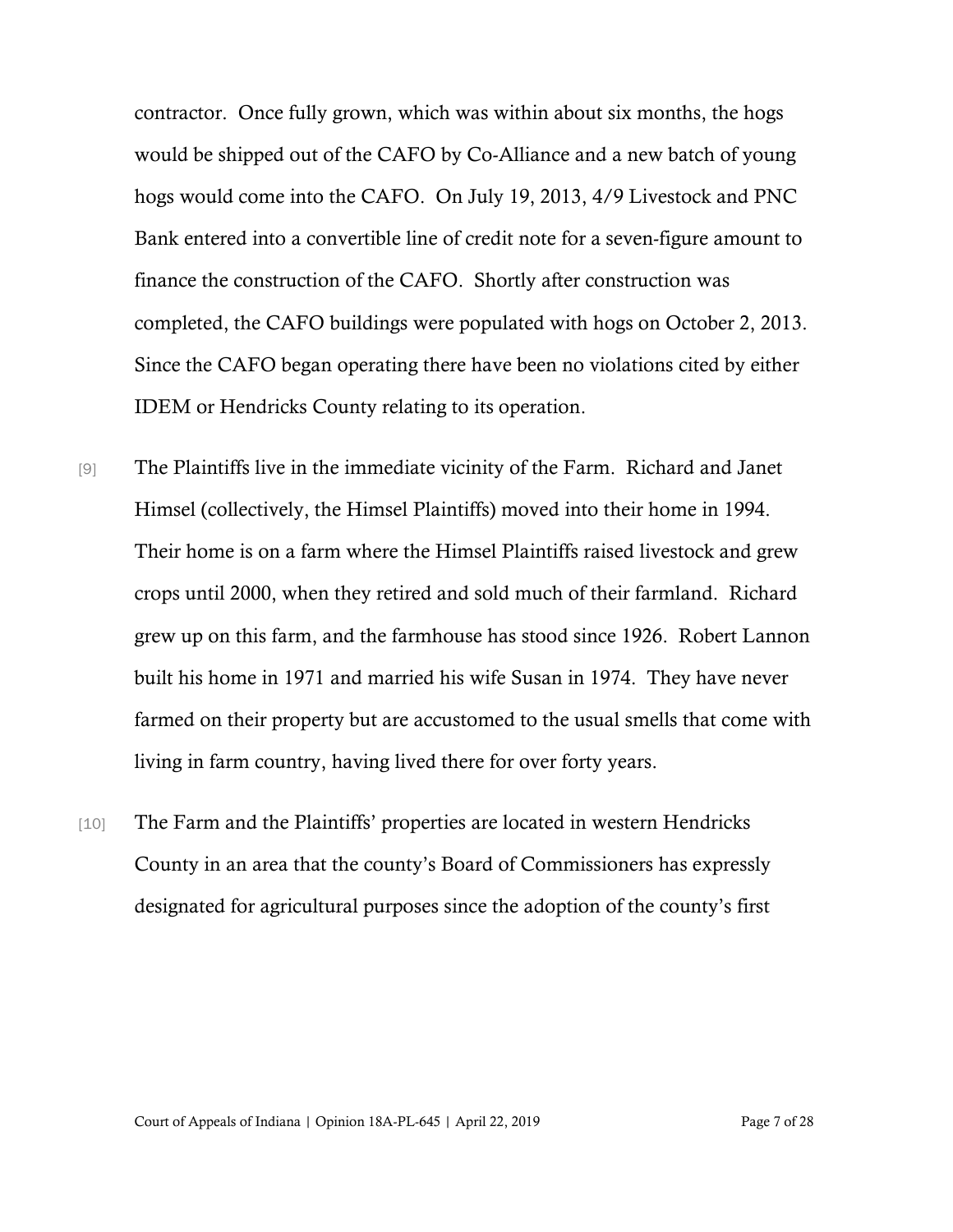comprehensive plan in  $1983<sup>2</sup>$  $1983<sup>2</sup>$  $1983<sup>2</sup>$ . The nearest town is over five miles away, and the nearest residential subdivision is about two miles away.

- [11] Agricultural uses have dominated in the area surrounding the Farm and the Plaintiffs' properties. In addition to row crops, those uses have included raising livestock such as cattle, hogs, chicken, goats, and sheep. In fact, Richard Himsel and his father raised livestock, including 200 head of hogs and 200 head of cattle at a time, in the area directly adjacent to their home for years. For about two years, Richard had a confinement building on his property, approximately 700 feet from his home, that held up to 400 head of hogs. This building was destroyed by fire and not rebuilt. Another farmer, John Hardin, has a hog confined feeding operation located near the Plaintiffs' properties. Hardin has been operating his hog farm for many years and periodically applies hog manure to fields as close as twenty feet from the Himsel Plaintiffs' home.
- [12] On October 6, 2015, the Plaintiffs filed the instant action raising claims of nuisance, negligence, and trespass against the Defendants and seeking a declaratory judgment that the Agricultural Canon is facially unconstitutional. The Defendants' answer raised the RTFA as an affirmative defense. The State of Indiana intervened to defend the constitutionality of the challenged statute.

<span id="page-7-0"></span> $<sup>2</sup>$  Similar plans were adopted in 1998 and 2008. Notably, the AGI zoning district was not created until the</sup> 2008 comprehensive plan. The AGI district "serves to provide adequate and appropriate locations for intense agricultural uses such as CAFO's [sic] or agricultural businesses that may emit intense odors, vibrations, air pollution, or other disruptions." *Appellants' Appendix Vol. VIII* at 22.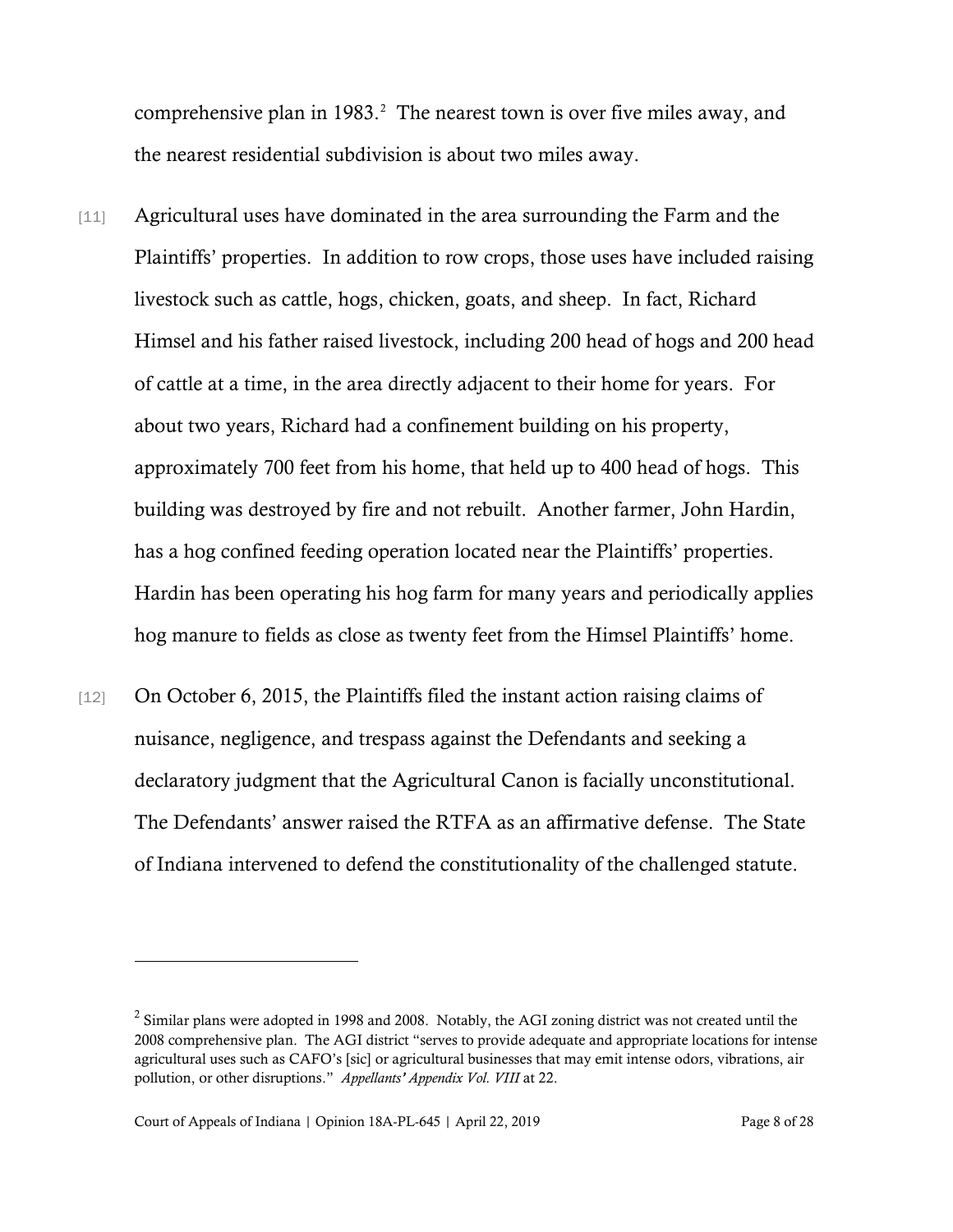Thereafter, the Plaintiffs amended their complaint to add as-applied constitutional challenges to application of the RTFA as a defense in this case.

- [13] The Defendants moved for summary judgment with respect to all claims in November 2016, and the Plaintiffs then filed a motion for summary judgment on the constitutionality of the RTFA and the Agricultural Canon. The motions were extensively briefed and supported by a significant amount of designated evidence. On September 27, 2017, the trial court held a summary judgment hearing regarding both motions.
- [14] On October 24, 2017, the trial court entered a summary judgment order with extensive findings and conclusions. The court granted summary judgment in favor of the Individual Himsel Defendants but otherwise denied the summary judgment motions. Thereafter, on November 22, 2017, the Defendants filed a motion to correct error. Briefs in support of the motion were filed by putative amici IALF and Hendricks County. The trial court granted the amici's motions for leave to appear. Thereafter, on December 21, 2017, the Plaintiffs filed their response to the motion to correct error and asserted cross-error regarding the grant of summary judgment to the Individual Himsel Defendants.
- [15] The trial court held a hearing on the motion to correct error on January 24, 2018. Four days later, the trial court issued an order granting the motion to correct error, amending its prior conclusions, and granting summary judgment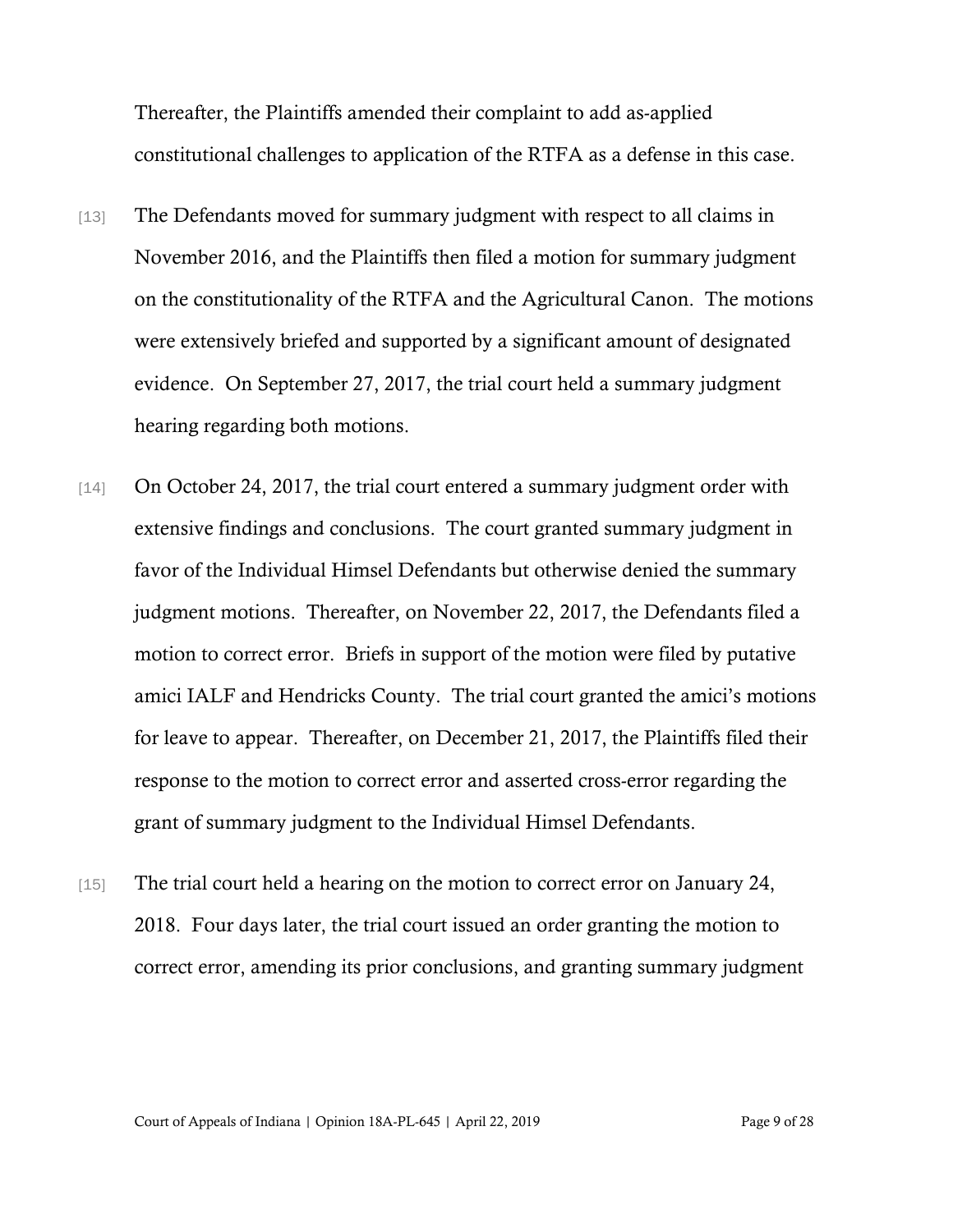in favor of the Defendants on all claims. The Plaintiffs now appeal. $3$ Additional information will be provided below as needed.

## Standard of Review

[16] Summary judgment orders are reviewed de novo on appeal, and we apply the same standard of review as the trial court. *Knighten v. E. Chicago Hous. Auth.*, 45 N.E.3d 788, 791 (Ind. 2015). The moving party must show there are no genuine issues of material fact and it is entitled to judgment as a matter of law. *Id.* In deciding whether summary judgment is proper, we consider only the designated evidence and construe all factual inferences in favor of the nonmoving party. *Id*.

### Discussion & Decision

## Application of the RTFA

[17] The Plaintiffs' complaint alleges that their use and enjoyment of their homes, as well as their homes' values, were ruined by noxious odors and airborne emissions coming from the CAFO. The RTFA, however, limits the circumstances under which agricultural operations<sup>[4](#page-9-1)</sup> may be subject to nuisance claims. *See* I.C. § 32-30-6-9(d). The Defendants argue that the RTFA bars

<span id="page-9-0"></span><sup>&</sup>lt;sup>3</sup> Several amici curiae briefs have been filed in support of the Defendants and the State as intervenor. Amici include the IALF, Indiana Pork Producers Association, Inc., Hendricks County, and the Indiana Bankers Association.

<span id="page-9-1"></span> $4$  I.C. § 32-30-6-1 defines "agricultural operation" to include "any facility used for the production of crops, livestock, poultry, livestock products, poultry products, or horticultural products or for growing timber."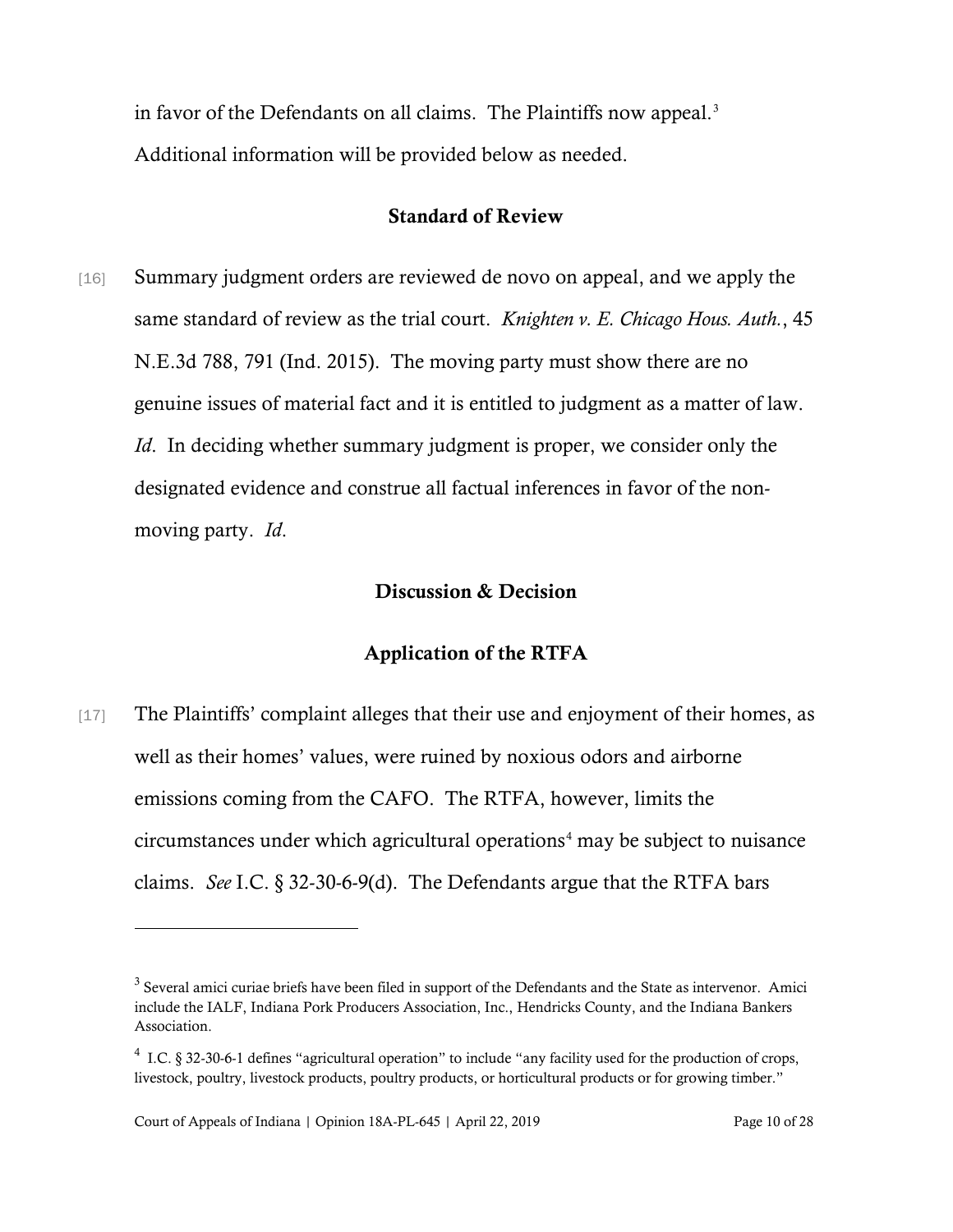Plaintiffs' nuisance claim, as well as their other related claims. The material facts in this case are not in dispute. Rather, the disagreement centers on the legal effect of the facts and interpretation of subsection (d)(2) of the RTFA.

[18] The RTFA, I.C.  $\S$  32-30-6-9, provides in relevant part:

(a) This section does not apply if a nuisance results from the negligent operation of an agricultural … operation….

(b) The general assembly declares that it is the policy of the state to conserve, protect, and encourage the development and improvement of its agricultural land for the production of food and other agricultural products. The general assembly finds that when nonagricultural land uses extend into agricultural areas, agricultural operations often become the subject of nuisance suits. As a result, agricultural operations are sometimes forced to cease operations, and many persons may be discouraged from making investments in farm improvements. It is the purpose of this section to reduce the loss to the state of its agricultural resources by limiting the circumstances under which agricultural operations may be deemed to be a nuisance.

\*\*\*

(d) An agricultural or industrial operation … is not and does not become a nuisance … by any changed conditions in the vicinity of the locality after the agricultural … operation … has been in operation continuously on the locality for more than one (1) year if the following conditions exist:

(1) There is no significant change in the type of operation. A significant change in the type of agricultural operation does not include the following:

> (A) The conversion from one type of agricultural operation to another type of agricultural operation.

> > ….

(B) A change in the ownership or size of the agricultural operation.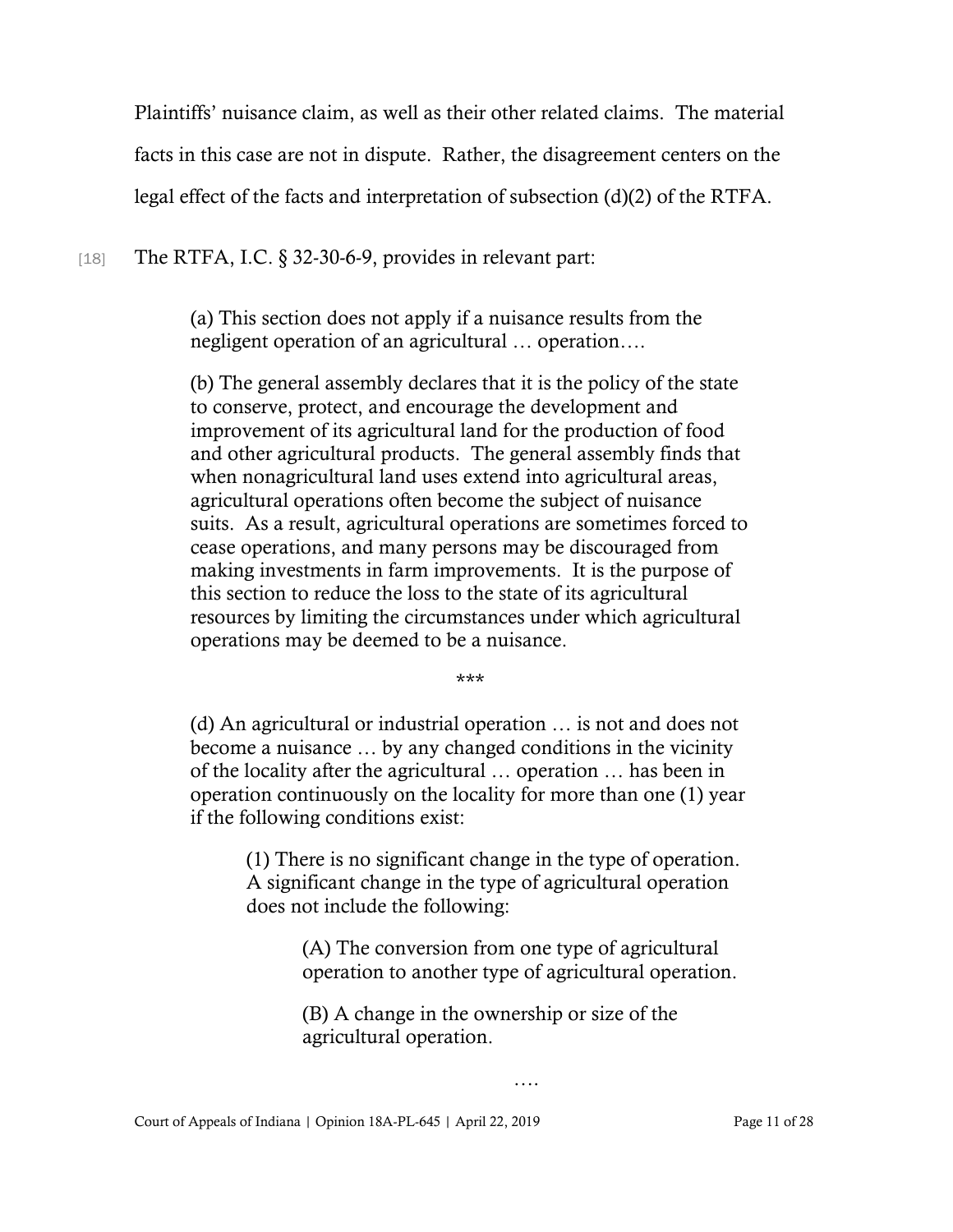(D) Adoption of new technology by the agricultural operation.

(2) The operation would not have been a nuisance at the time the agricultural … operation began on that locality.

The Plaintiffs concede that the agricultural operation here has been in operation continuously for more than one year. Indeed, the record establishes that the farmland in question has been actively farmed for decades. The Plaintiffs also acknowledge that no significant change has occurred in the type of the agricultural operation at the Farm, as strictly defined under subsection (d)(1) of the RTFA.[5](#page-11-0) *See Parker v. Obert's Legacy Dairy, LLC*, 988 N.E.2d 319, 324 (Ind. Ct. App. 2013) (holding that cropland-to-CAFO conversion is not a significant change under the RTFA).

[19] The Plaintiffs contend that the RTFA is not a bar to their nuisance action, however, because the CAFO would have been a nuisance when farming originally began on the Farm. In other words, the Plaintiffs rely upon subsection (d)(2) of the RTFA, which requires that "[t]he operation would not have been a nuisance at the time the agricultural … operation began on that locality."

<span id="page-11-0"></span><sup>&</sup>lt;sup>5</sup> Prior to an amendment to its current form in 2005, the RTFA required no significant change in the hours and type of operation. In addition to removing the no-significant-change-in-hours condition, the amendment set out a list of changes that *do not* amount to a significant change in the type of operation, including a change in the type of agricultural operation (*i.e.*, changing from crops to livestock), a change of ownership or size of the operation, and the adoption of new technology. In light of the amendment, it is difficult to imagine what would constitute a significant change in the type of operation.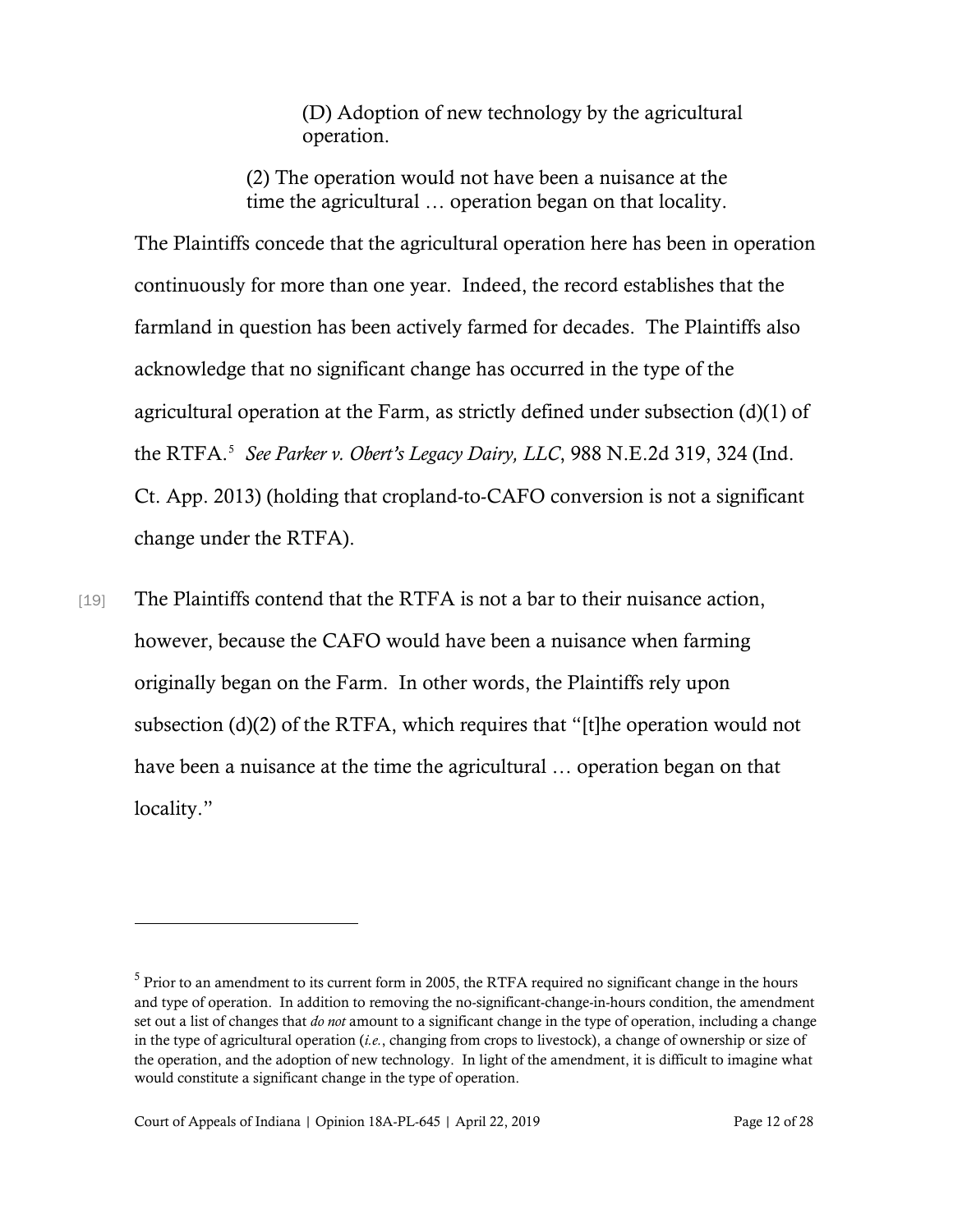- [20] Contrary to the Plaintiffs' suggestion on appeal, we need not determine precisely when farming originally began on the Farm. The designated evidence establishes that the land had been used for row crops since at least 1941. [6](#page-12-0) Further, the record clearly establishes that the Plaintiffs' non-farming use of their properties began well after 1941. The Lannons built their non-farming residence in 1971, and the Himsel Plaintiffs began using their home as a nonfarming residence in 2000 after deciding to retire and sell most of their acreage.
- [21] "The [RTFA], by its plain terms, was intended to prohibit nonarigultural land uses from being the basis of a nuisance suit against an established agricultural operation." *TDM Farms, Inc. of North Carolina v. Wilhoite Family Farm, LLC*, 969 N.E.2d 97, 111 (Ind. Ct. App. 2012). It is essentially a codification of the doctrine of coming to the nuisance. *Id*. at 110; *see also Shatto v. McNulty*, 509 N.E.2d 897, 900 (Ind. Ct. App. 1987) ("People may not move to an established agricultural area and then maintain an action for nuisance against farmers because their senses are offended by the ordinary smells and activities which accompany agricultural pursuits."). [7](#page-12-1)

<span id="page-12-0"></span> $^6$  During his deposition, Richard Himsel testified that the Farm had been used for farming his entire life and that prior to the CAFO the land had been used for "rotating crops, corn, soybeans, wheat, oats, probably had a year or two of hay in it when old Bill Wilder had it." *Appellants' Appendix Vol. III* at 191.

<span id="page-12-1"></span> $7$  Applying the original version of the RTFA from 1981 (Ind. Code § 34-1-52-4), this court observed: "[P]ork production generates odors which cannot be prevented, and so long as the human race consumes pork, someone must tolerate the smell. [The RTFA] addresses that fundamental fact and protects pork production when it is confined to its natural habitat, that is, rural farm communities such as Jennings County." *Shatto*, 509 N.E.2d at 900.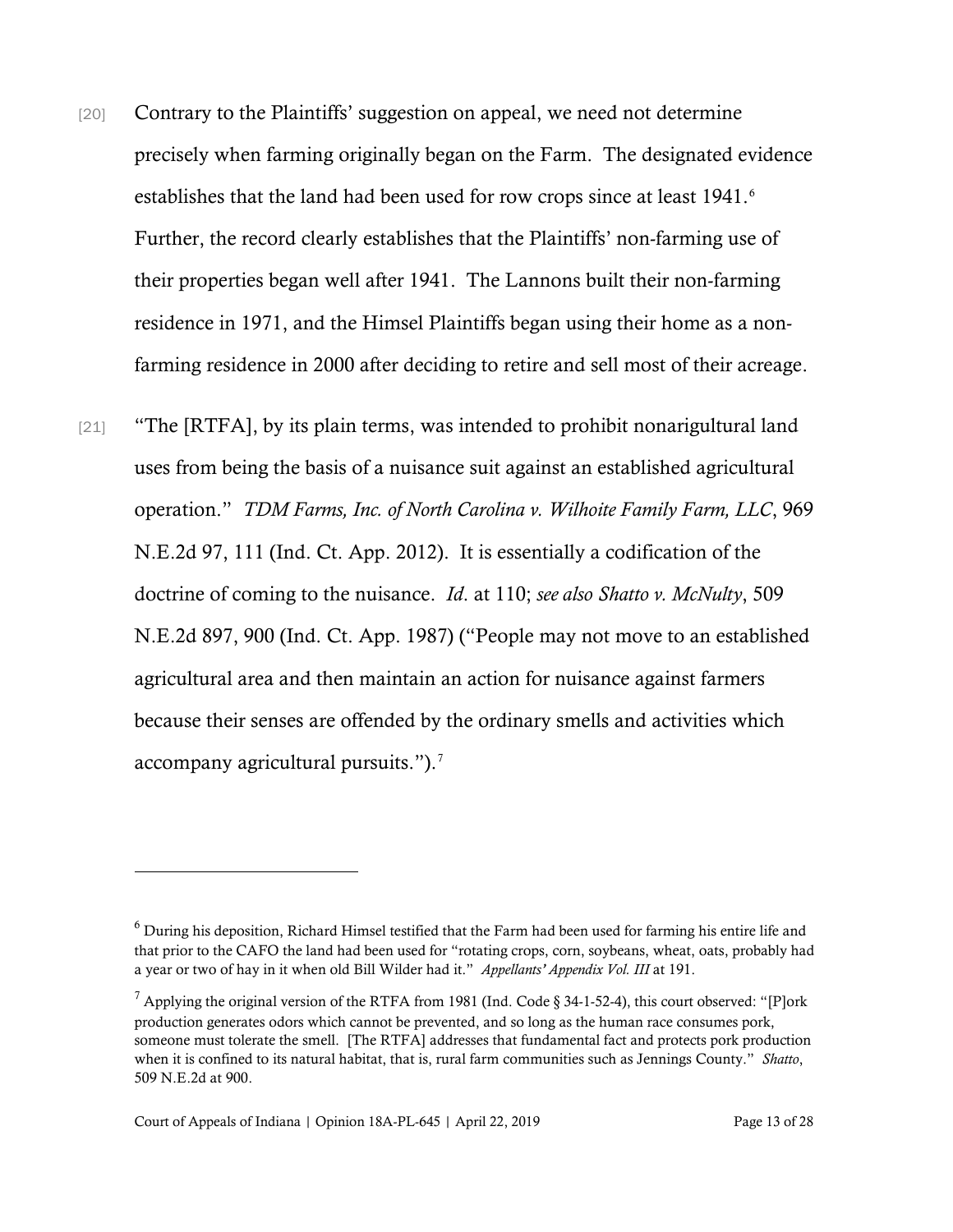- [22] This is not a case where the Plaintiffs moved to the nuisance as that expression is typically understood. Indeed, the Farm did not change from crop farming to pig farming until well after the Lannons built their home and the Himsel Plaintiffs moved into theirs. Prior to the 2005 amendment to the RTFA, this would have constituted a significant change in the agricultural operation making the RTFA inapplicable. *See Wendt v. Kerkhof*, 594 N.E.2d 795, 798 (Ind. Ct. App. 1992) (farm changed from decades of grain farming to hog farming five years after plaintiffs became adjacent landowners), *trans. denied*. As noted above, however, the Plaintiffs acknowledge that in light of the 2005 amendment, the change in the agricultural operation here from crops to hogs did not constitute a significant change in the type of operation. *See Parker*, 988 N.E.2d at 324 ("By specifying that a conversion from one agricultural operation to another is not a significant change, the Act removes claims against existing farm operations that later undergo a transition from one type of agriculture to another."). Thus, the coming to the nuisance doctrine, as applied by the RTFA, now encompasses coming to the potential future nuisance.
- [23] Agricultural uses have dominated the landscape surrounding the Plaintiffs' properties, with a number of farmers in the area owning or having owned livestock. Richard Himsel, prior to retiring from farming, even had livestock on his property. The county's Plan Commission and County Commissioners recognized the well-established, longstanding agricultural community in which the Farm was situated and indicated the county's ongoing desire to maintain the rural character of Hendricks County's agricultural west side. Further, the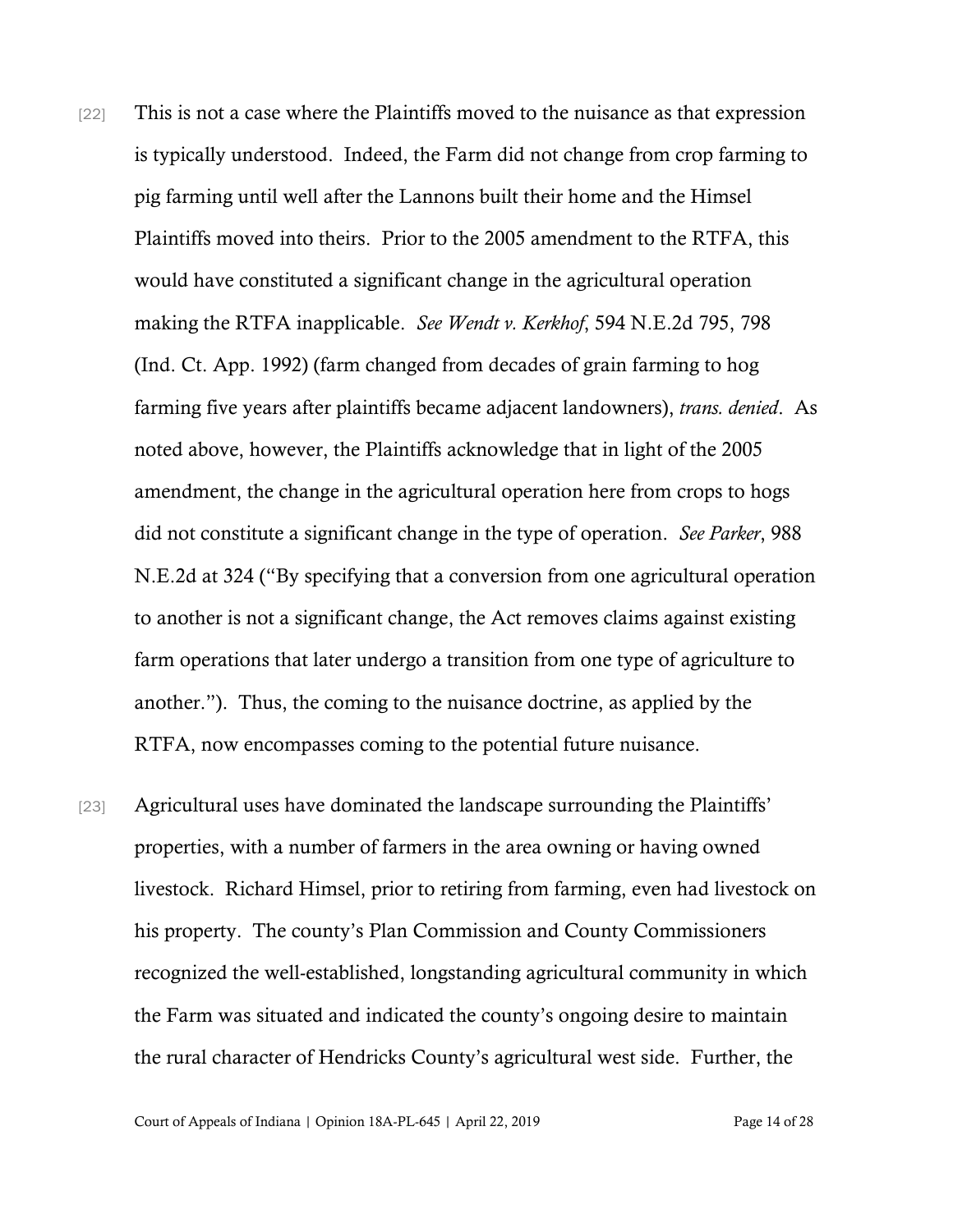Comprehensive Plan for the area in question expressly lists CAFOs as a recommended land use.

- [24] Robert Lannon knowingly built his residential home in the middle of farm country, and the Himsel Plaintiffs lived and farmed on their property for a number of years before selling off much of their land and changing the use of their home to purely residential. None of the Plaintiffs can now be heard to complain that their residential use of their property is being negatively impacted because the use of the Farm changed from crops to hogs, a use that would not have been a nuisance in or around 1941 when the agricultural operation began on the locality.
- [25] The Plaintiffs contend that applying the RTFA in this manner will "have the extraordinary effect of removing *any* evidentiary burden by allowing CAFOs of *any size* to be built anywhere there is *any history* of agricultural activity." *Appellants' Brief* at 27 (emphases in original). We are not so sure. Moreover, we observe that requiring a defendant farmer to establish that his or her particular CAFO (rather than hog farming or CAFOs generally) would not have been a nuisance when the agricultural operation began on the locality would eviscerate the protections of the RTFA.
- [26] The Plaintiffs' argument also ignores the significant local and administrative hurdles a farmer must overcome before being allowed to build a CAFO. In this case, after a number of public hearings and notices to adjoining landowners, the Defendants obtained rezoning of the Farm and building permits from the

Court of Appeals of Indiana | Opinion 18A-PL-645 | April 22, 2019 Page 15 of 28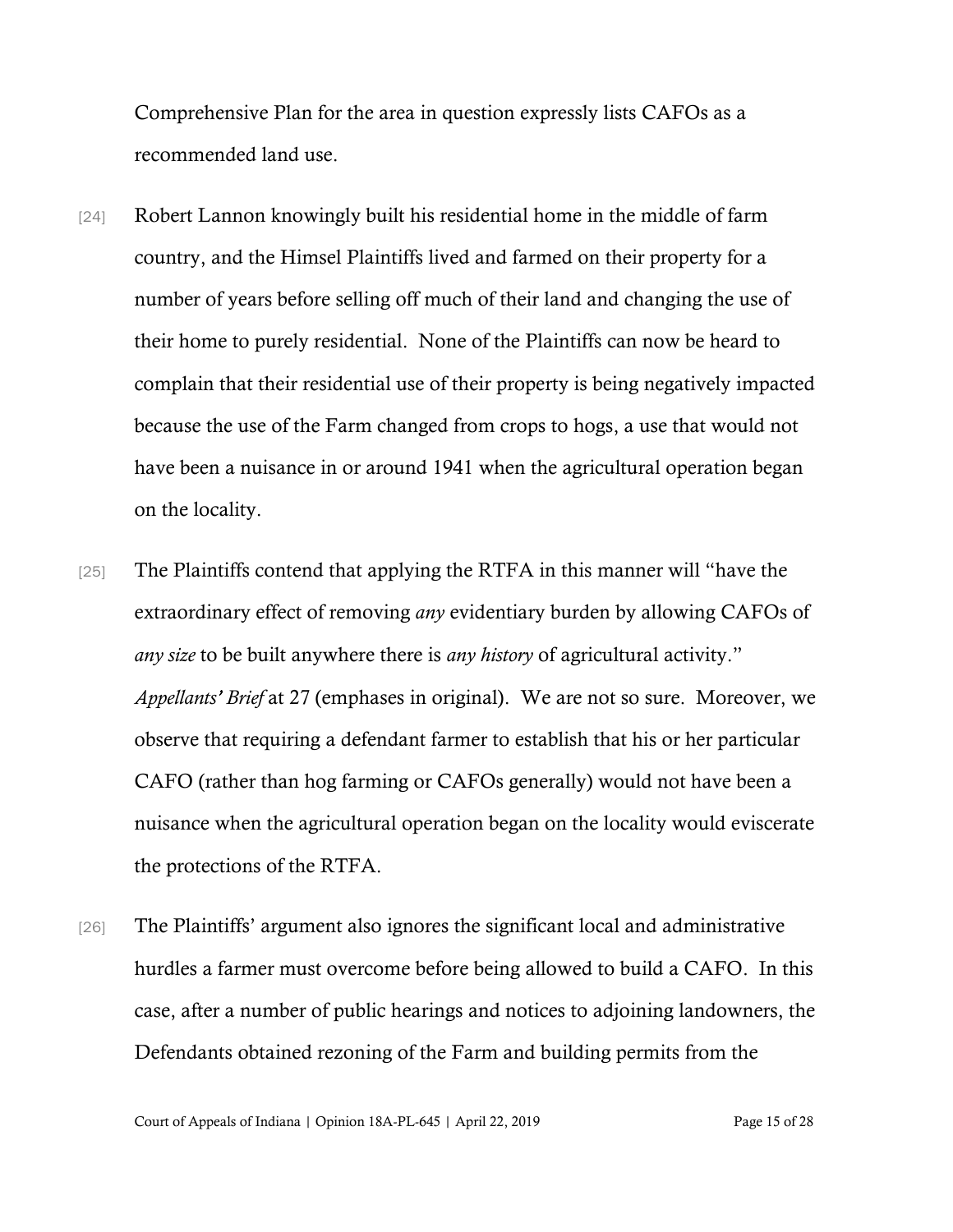county approving the specific siting, design, and construction plans for the CAFO's two buildings. The Plaintiffs did not seek judicial review of these decisions by county officials. The Defendants also applied for permits from IDEM for the construction and operation of the CAFO. The Plaintiffs did not appeal issuance of these permits. The Plaintiffs were provided ample due process to challenge the size and/or placement of the CAFO buildings on the Farm, yet they decided instead to wait and file a nuisance action more than two years later. In light of the RTFA, they put their eggs in the wrong basket. Their general nuisance claim fails as a matter of law.

[27] The RTFA provides an exception where an alleged nuisance results from the negligent operation of the agricultural operation or its appurtenances. *See* I.C. § 32-30-6-9(a). The designated evidence provides no indication that the CAFO has been negligently operated by 4/9 Livestock or has violated IDEM regulations. *See Lindsey v. DeGroot*, 898 N.E.2d 1251, 1260-62 (Ind. Ct. App. 2009) (addressing alleged operational negligence based on violations of IDEM regulations and concluding, on summary judgment, that the violations were not the proximate cause of the alleged injury); *see also Dalzell v. Country View Family Farms, LLC*, 517 F. App'x 518, 520 (7th Cir. 2013) ("Unless the nuisance 'results from' the negligence, and not just from the agricultural operation, the Act applies and defeats plaintiffs' claim."). Further, we agree with the Defendants and amici that the Plaintiffs' claim of negligent siting (*i.e.*, the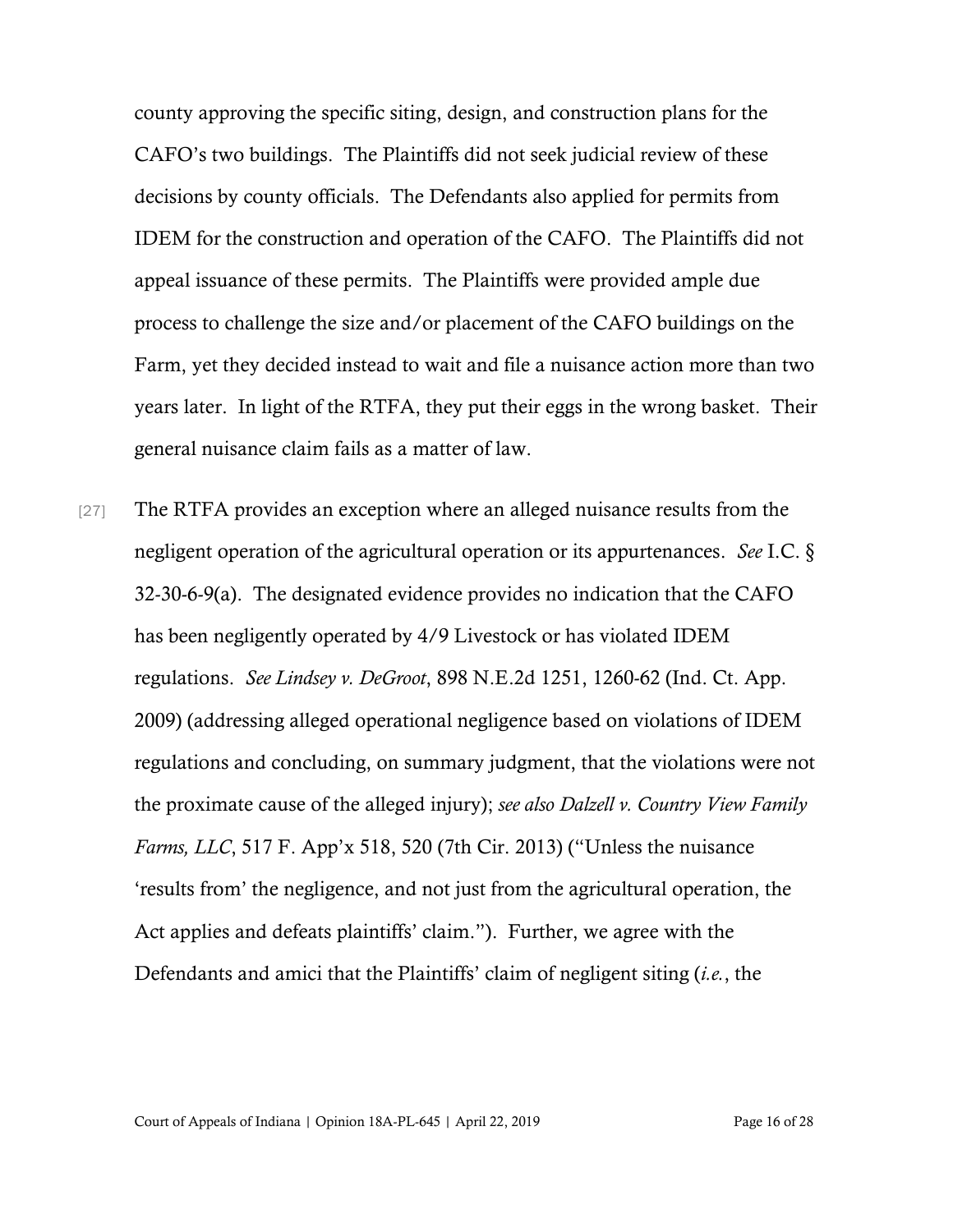decision to build and operate a CAFO at a particular location)<sup>[8](#page-16-0)</sup> cannot constitute negligent operation under the RTFA. If allowed, it would simply create an end run around the protections of the RTFA.

[28] The Plaintiffs also brought a trespass claim purportedly based on "the unlawful physical intrusion of the CAFO's noxious emissions into their properties and homes." *Appellants' Brief* at 39. They allege that the emissions – "animal waste, air pollutants, harmful gases, and noxious odors" – are chemical compounds that result in a physical, space-filling invasion into their homes. *Appellants' Appendix Vol. III* at 10. Despite artful pleading, we observe that application of the RTFA does not turn on labels. The trial court properly concluded that the Plaintiffs' trespass claim is barred by the RTFA. *See Ehler v. LVDVD, L.C*., 319 S.W.3d 817, 824 (Tex. Ct. App. 2010) ("Permitting the [plaintiffs] to avoid the application of [the Texas RTFA] by pleading a nuisance action as a trespass would eviscerate the statute and deny [the defendants] the protection intended by the Legislature when it passed the Right to Farm Act.").

## Constitutional Claims

[29] The Plaintiffs contend that the RTFA is unconstitutional as applied to them because it violates the Open Courts Clause, the Takings Clause, and the Equal

<span id="page-16-0"></span><sup>&</sup>lt;sup>8</sup> The Plaintiffs assert that "the CAFO Operators negligently sited, designed and built their 8,000-hog CAFO in an inappropriate location" and have continued to operate the CAFO "despite the now unmistakable effect on their neighbors". *Appellants' Brief* at 34. They claim that the Defendants had a duty to take reasonable care to "keep emissions of their CAFO from injuring their neighbors." *Id*. at 35. We reject the Plaintiffs' attempt to repackage their nuisance claim to avoid the effects of the RTFA.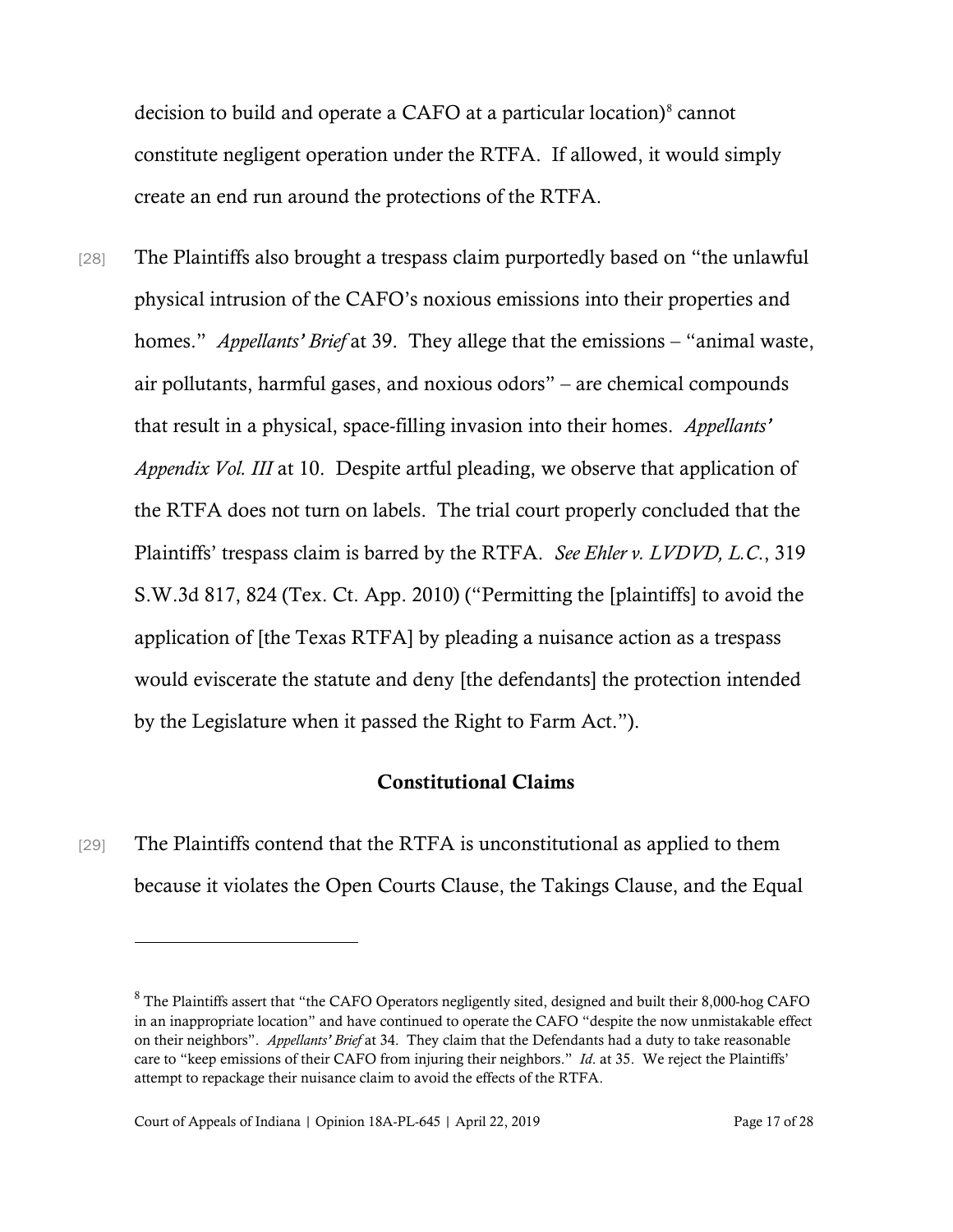Privileges and Immunities Clause of the Indiana Constitution, as well as the federal Takings Clause. In sum, they assert that application of the RTFA has deprived them of their ability to enforce their long-vested property rights in their homes. The Plaintiffs also assert a facial challenge to the Agricultural Canon.

[30] We review the constitutionality of a statute de novo. *See Tyson v. State*, 51 N.E.3d 88, 90 (Ind. 2016). Statutes come before us "clothed with the presumption of constitutionality until clearly overcome by a contrary showing." *Zoeller v. Sweeney*, 19 N.E.3d 749, 751 (Ind. 2014). "The party challenging the constitutionality of a statute bears the burden of proof, and all doubts are resolved against that party and in favor of the legislature." *Id*.

## Open Courts Clause

[31] The Plaintiffs first contend that the RTFA violates the Open Courts Clause, Article 1, Section 12 of the Indiana Constitution, which provides in relevant part: "All courts shall be open; and every person, for injury done to him in his person, property, or reputation, shall have remedy by due course of law." Our Supreme Court has made clear that this clause "does not prohibit all conditions on access to the courts, but it does prevent the legislature from arbitrarily or unreasonably denying access to the courts." *KS&E Sports v. Runnels*, 72 N.E.3d 892, 905 (Ind. 2017).

> The right of access presupposes an underlying cause of action to which the right of access attaches and for which the law affords a remedy. The legislature has wide latitude in defining the existence and scope of a cause of action and in prescribing the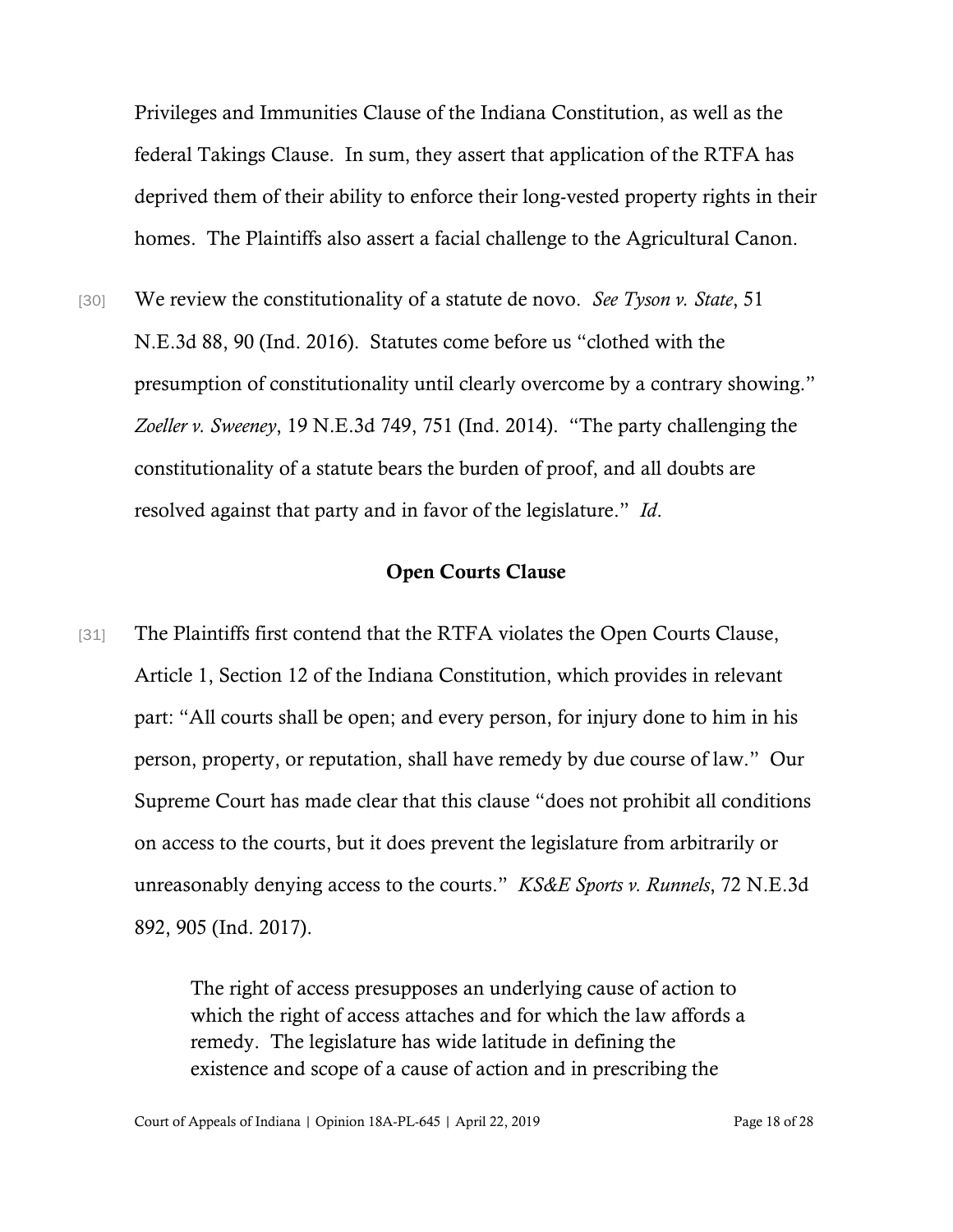available remedy. In *McIntosh v. Melroe Co*., 729 N.E.2d 972 (Ind. 2000), we reaffirmed the legislature's longstanding prerogative "to modify or abrogate the common law." *Id*. at 977 (citations omitted). An important corollary is that "[i]f the law provides no remedy, [Article 1,] Section 12 does not require that there be one." *Id*. at 979.

*Id*. at 906.

- [32] The Plaintiffs assert that they have a vested right to use and enjoy their property and that the RTFA has been unconstitutionally applied to deny their access to the courts to enforce that right. This argument misses the mark. The Open Courts Clause does not require the substantive law to provide a remedy, and individuals have no vested or property right in any rule of common law.<sup>[9](#page-18-0)</sup> *McIntosh*, 729 N.E.2d at 978. Accordingly, "the General Assembly can make substantial changes to the existing law without infringing on citizen rights." *Id*.
- [33] Here, the legislature has exercised its broad discretion and modified the substantive law of nuisance by eliminating a nuisance cause of action against agricultural operations except where the alleged nuisance is the result of negligent operation or where the conditions of I.C. § 32-30-6-9(d) are not met.

<span id="page-18-0"></span><sup>9</sup> The Plaintiffs curiously direct us to *Martin v. Richey*, 711 N.E.2d 1273 (Ind. 1999), to support their claim that they have a vested right to pursue a nuisance claim to protect their properties. *Martin*, however, is inapposite. In that case, the Supreme Court observed, "it cannot be questioned that, had plaintiff filed her medical malpractice claim within the two-year period, she could have pursued her otherwise valid tort claim." *Id*. at 1283. In this case, however, the Plaintiffs never had a valid tort claim because the facts underlying their nuisance claim occurred well after the RTFA went into effect and barred such a claim.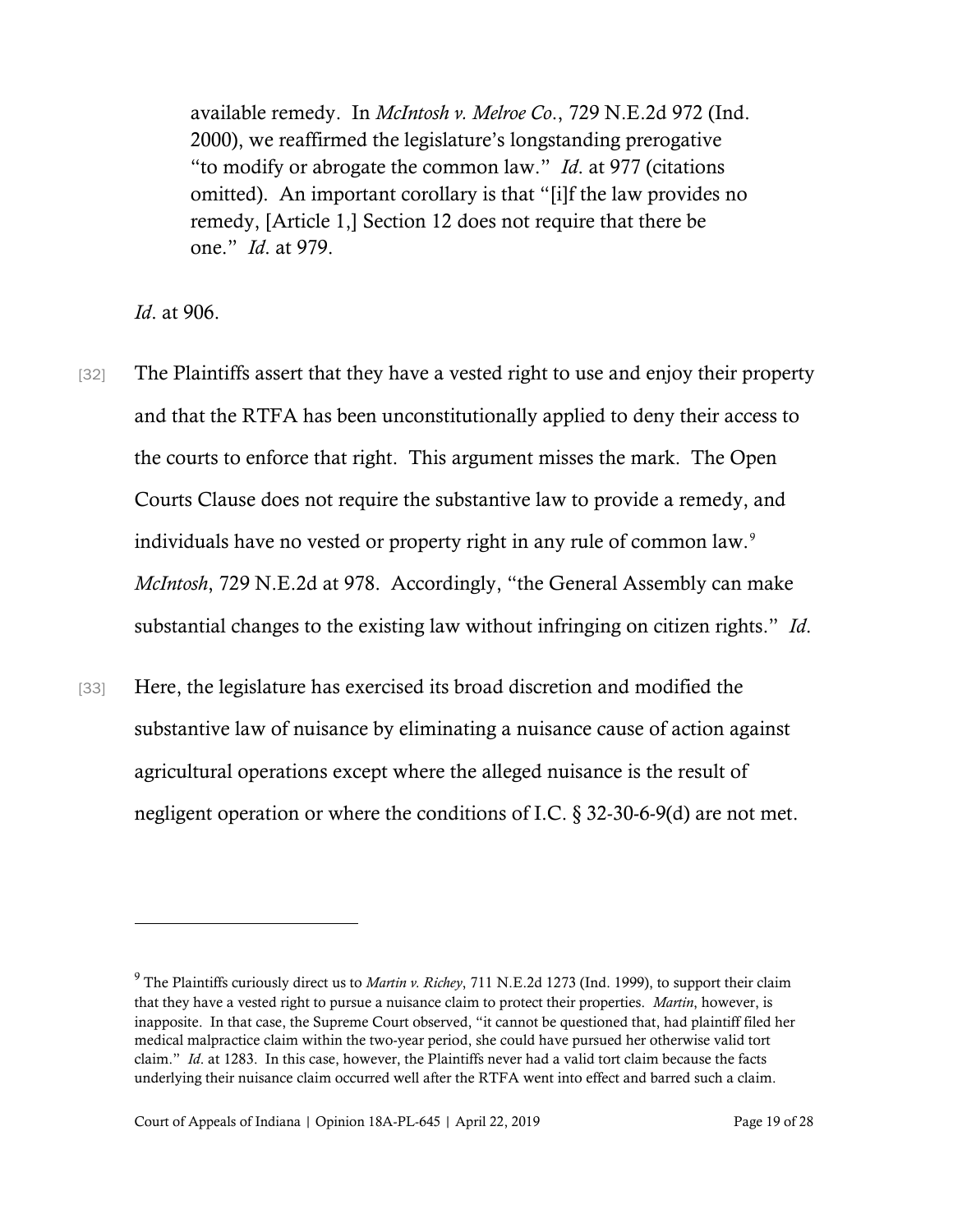The RTFA is rational and falls comfortably within the legislature's legitimate constitutional authority.

#### Takings Clauses

- [34] Article 1, Section 21 of the Indiana Constitution provides in part: "No person's property shall be taken by law, without just compensation; nor, except in case of the State, without such compensation first assessed and tendered." The Fifth Amendment to the United States Constitution, applicable to the states through the Fourteenth Amendment, includes the same proscription against the taking of property without just compensation. *Lindsey*, 898 N.E.2d at 1257-58. We construe and analyze the "textually indistinguishable" takings clauses identically. *See Redington v. State*, 992 N.E.2d 823, 835 (Ind. Ct. App. 2013), *trans. denied*; *see also State v. Kimco of Evansville, Inc*., 902 N.E.2d 206, 211-12 (Ind. 2009) ("our state constitutional takings analysis is the same as federal constitutional eminent domain law"), *cert. denied*.
- [35] "To be a taking in the constitutional sense, the state action at issue must be more than a consequential limitation on the use or enjoyment of property; a taking involves an actual interference with a property right." *Lindsey*, 898 N.E.2d at 1258 (rejecting plaintiffs' argument that the RTFA amounts to an unconstitutional taking because the act essentially awarded the defendant a nuisance easement over their property). In this case, the Plaintiffs assert a regulatory takings claim, as they acknowledge that there has been no direct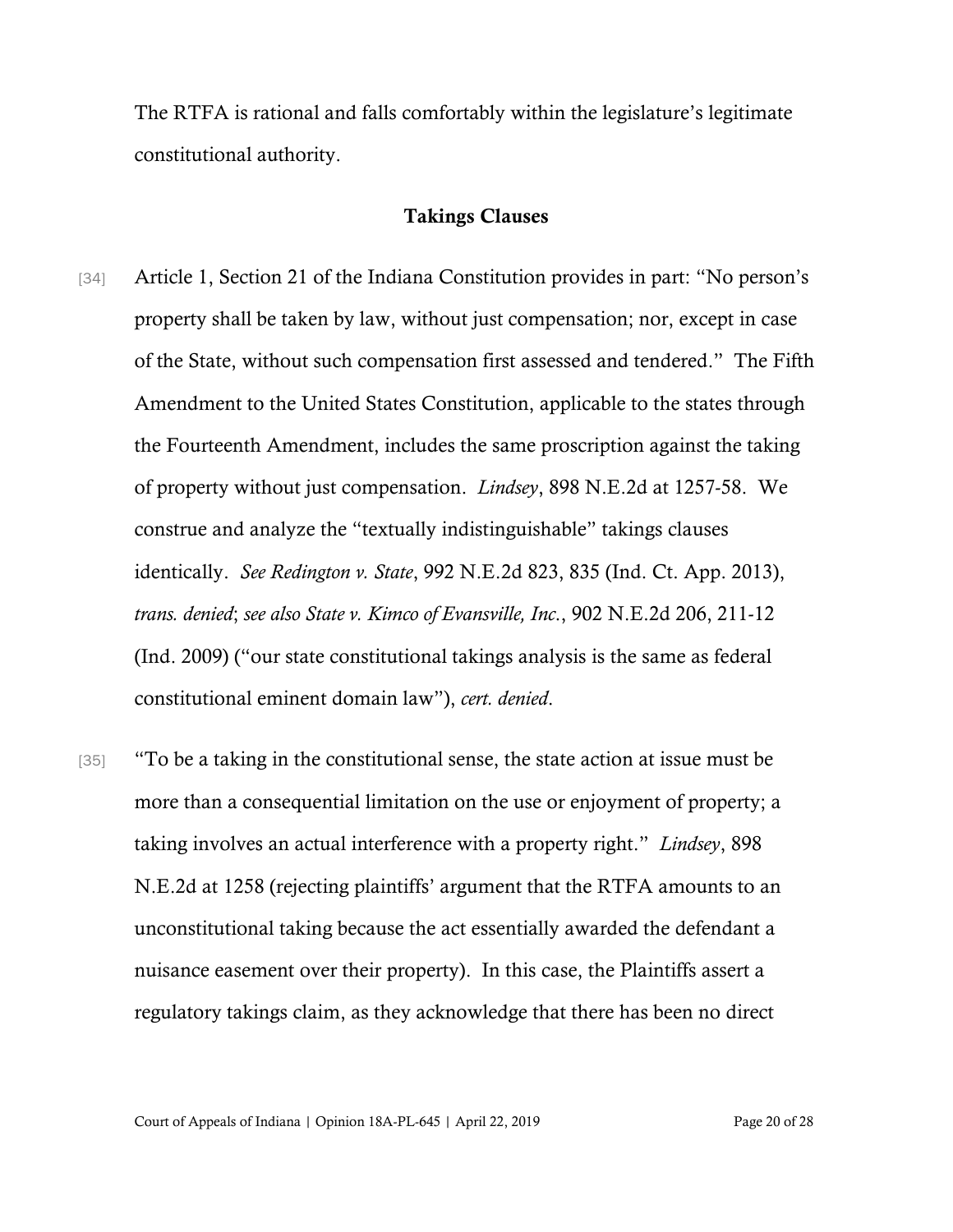seizure of their property.<sup>[10](#page-20-0)</sup> Regulation, however, effects a taking only where it "deprives an owner of all or substantially all economic or productive use of his or her property." *Biddle v. BAA Indianapolis, LLC*, 860 N.E.2d 570, 577 (Ind. 2007) (citing *Lingle v. Chevron U.S.A., Inc*., 544 U.S. 528, 538-40 (2005)); *see also Lingle*, 544 U.S. at 539 ("our regulatory takings jurisprudence…aims to identify regulatory actions that are functionally equivalent to the classic taking in which government directly appropriates private property or outs the owner from his domain"). "Factors considered under the foregoing test include the economic impact of the regulation on the property owner, the extent to which the regulation has interfered with distinct investment-backed expectations, and the character of the government action." *Kimco*, 902 N.E.2d at 211 (citing *Penn Cent. Transp. Co. v. New York City*, 438 U.S. 104, 124 (1978)).

[36] The State, as intervenor, asserts that a constitutional taking occurs only where the government, as opposed to a private party, directly or proximately causes the interference with the claimant's property. The State argues further that the Plaintiffs have no property interest in a particular cause of action or remedy. We find the State's argument compelling, but we need not make a determination in this regard because, even considering the regulatory takings factors, the Plaintiffs lose.

<span id="page-20-0"></span><sup>10</sup> The Plaintiffs' reliance on *Arkansas Game & Fish Comm'n v. U.S.,* 568 U.S. 23 (2012), and other similar flooding cases, is misguided and improperly conflates physical takings with regulatory takings. *See id*. (addressing recurrent government-induced flooding invasions and holding that such temporary physical occupations can constitute a compensable taking of property).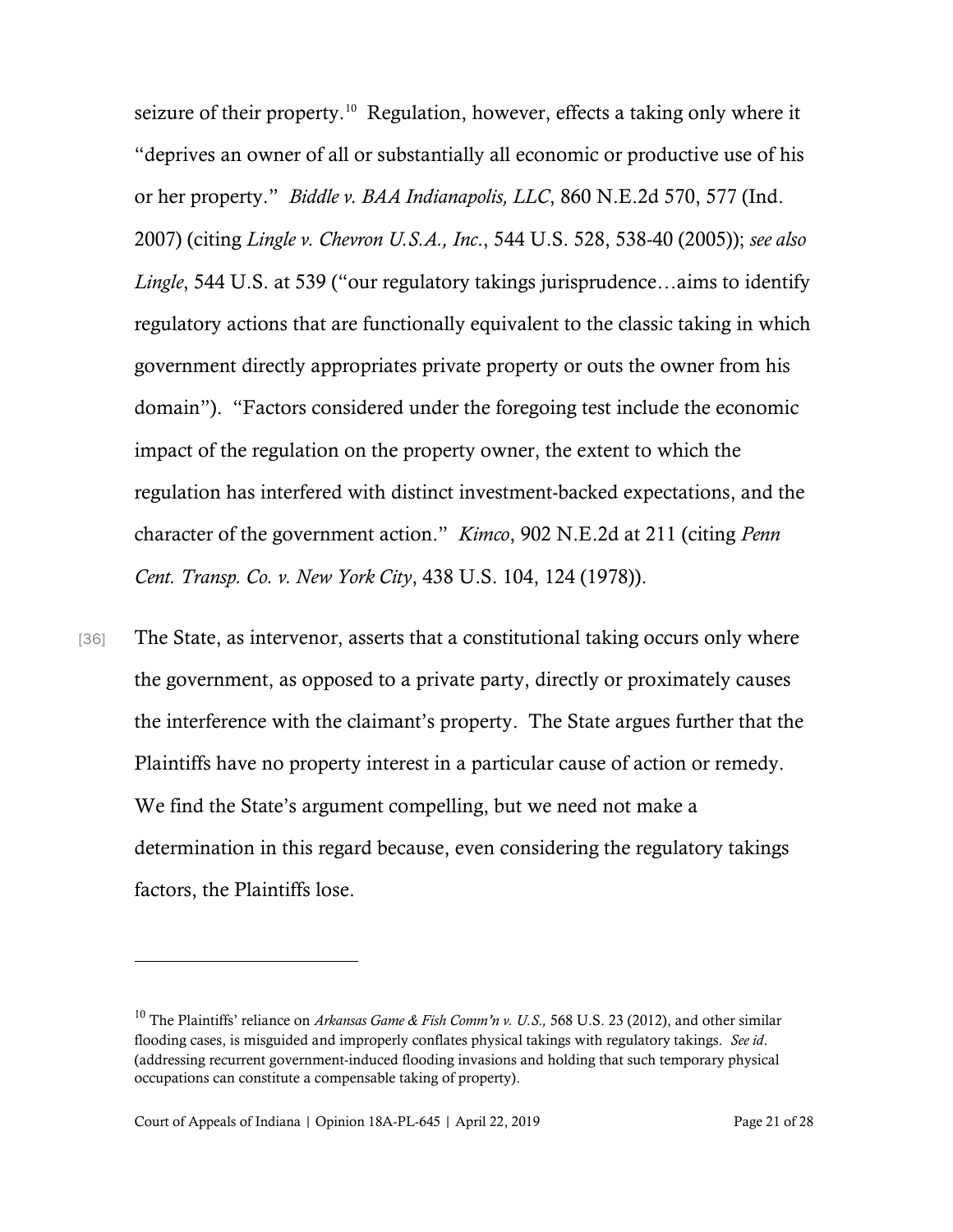- [37] In *Biddle*, homeowners near the Indianapolis International Airport (owned by a municipal corporation) claimed that airplanes flying over their homes constituted a regulatory taking because the noise disturbed the use and enjoyment of their properties "by disrupting activities such as sleeping, talking, watching television or listening to the radio, hosting outdoor parties, reading, and opening windows." 860 N.E.2d at 573. Additionally, the homeowners claimed that their property values had decreased up to thirty-three percent. Our Supreme Court affirmed the grant of summary judgment in favor of the airport. In concluding as a matter of law that the aircraft noise had not effected a taking, the Court acknowledged that the noise was "no doubt considerable" but found that it did not "amount to a 'practical destruction' or 'substantial impairment' of Homeowners' use of their property." *Id*. at 580. The Court continued, "Homeowners still make many valuable uses of their properties in spite of the noise." *Id*.
- [38] Similarly, here, the Plaintiffs have not been deprived of all or substantially all economic or productive use of their properties. The designated evidence reveals that the Plaintiffs' properties have retained significant economic value. Indeed, their own expert valued the Lannons' property at \$51,500 (at an estimated 60% loss in value) and the Himsel Plaintiffs' property at \$181,2000 (at an estimated 49.5% loss in value) with the CAFO nearby. *Cf. Penn. Cent*., 438 U.S. at 131 (with respect to land-use regulations, reasonably related to the promotion of the general welfare, diminution in property value, standing alone, does not establish a taking); *Euclid v. Ambler Realty Co*., 272 U.S. 365 (1926) (75%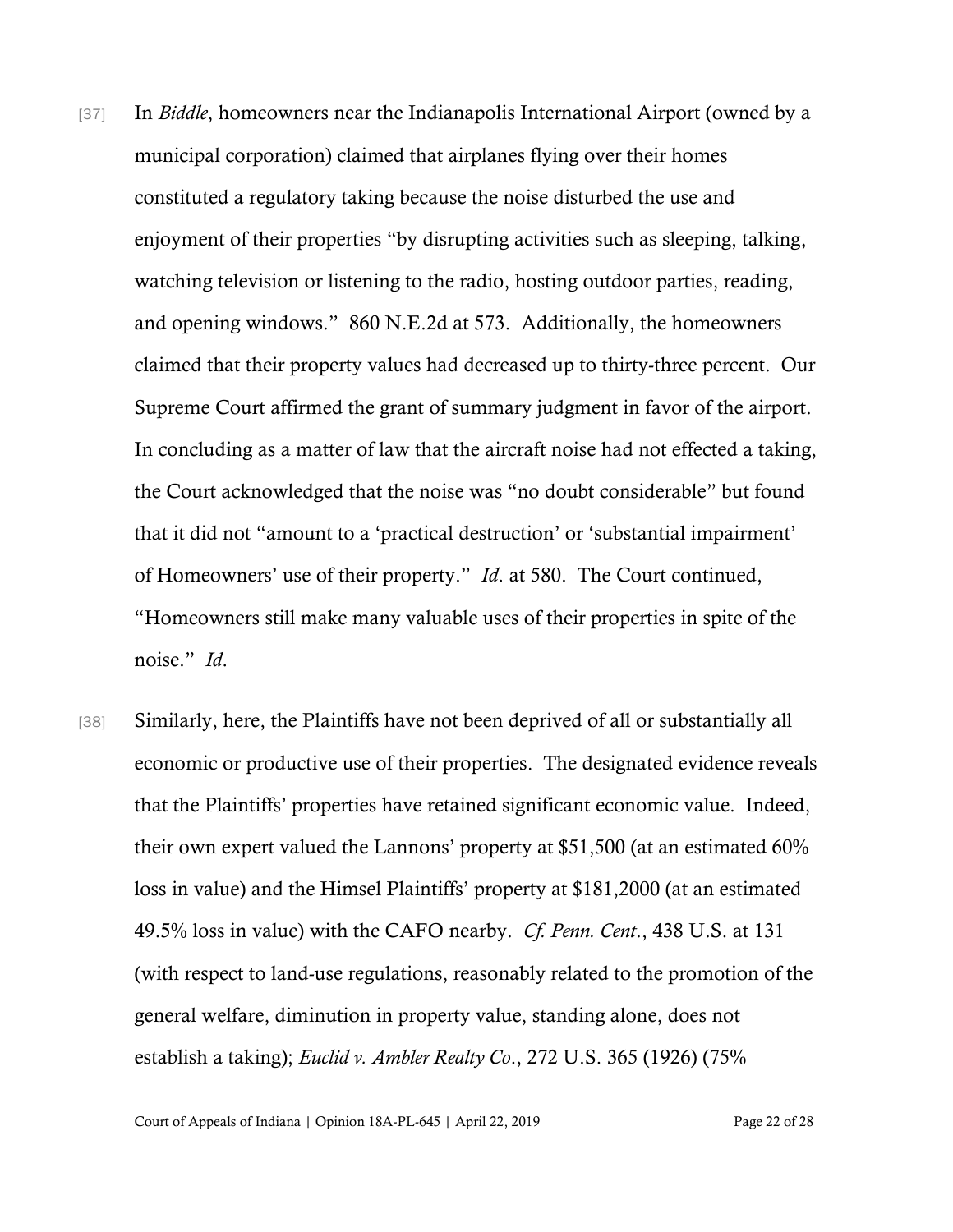diminution in value caused by zoning law not found to be a taking). Moreover, they continue to reside in their residences, making valuable use of their properties, and have alleged no distinct, investment-backed expectations that have been frustrated by the CAFO. Finally, with respect to the character of the governmental action, we do not agree with the Plaintiffs that the RTFA has permitted a physical invasion of their property. While their property rights are clearly affected by application of the RTFA, the Plaintiffs cannot dispute that the regulation is reasonably related to the promotion of the common good. In sum, we conclude that the odorous emissions from 4/9 Livestock's CAFO do not effect a taking.

#### Privileges and Immunities Clause

[39] Article 1, Section 23 of the Indiana Constitution provides: "The General Assembly shall not grant to any citizen, or class of citizens, privileges or immunities, which, upon the same terms, shall not equally belong to all citizens." Our Supreme Court has set out a two-part standard for determining a statute's validity where the statute grants unequal privileges or immunities to differing classes of persons.

> First, the disparate treatment accorded by the legislation must be reasonably related to inherent characteristics which distinguish the unequally treated classes. Second, the preferential treatment must be uniformly applicable and equally available to all persons similarly situated. Finally, in determining whether a statute complies with or violates Section 23, courts must exercise substantial deference to legislative discretion.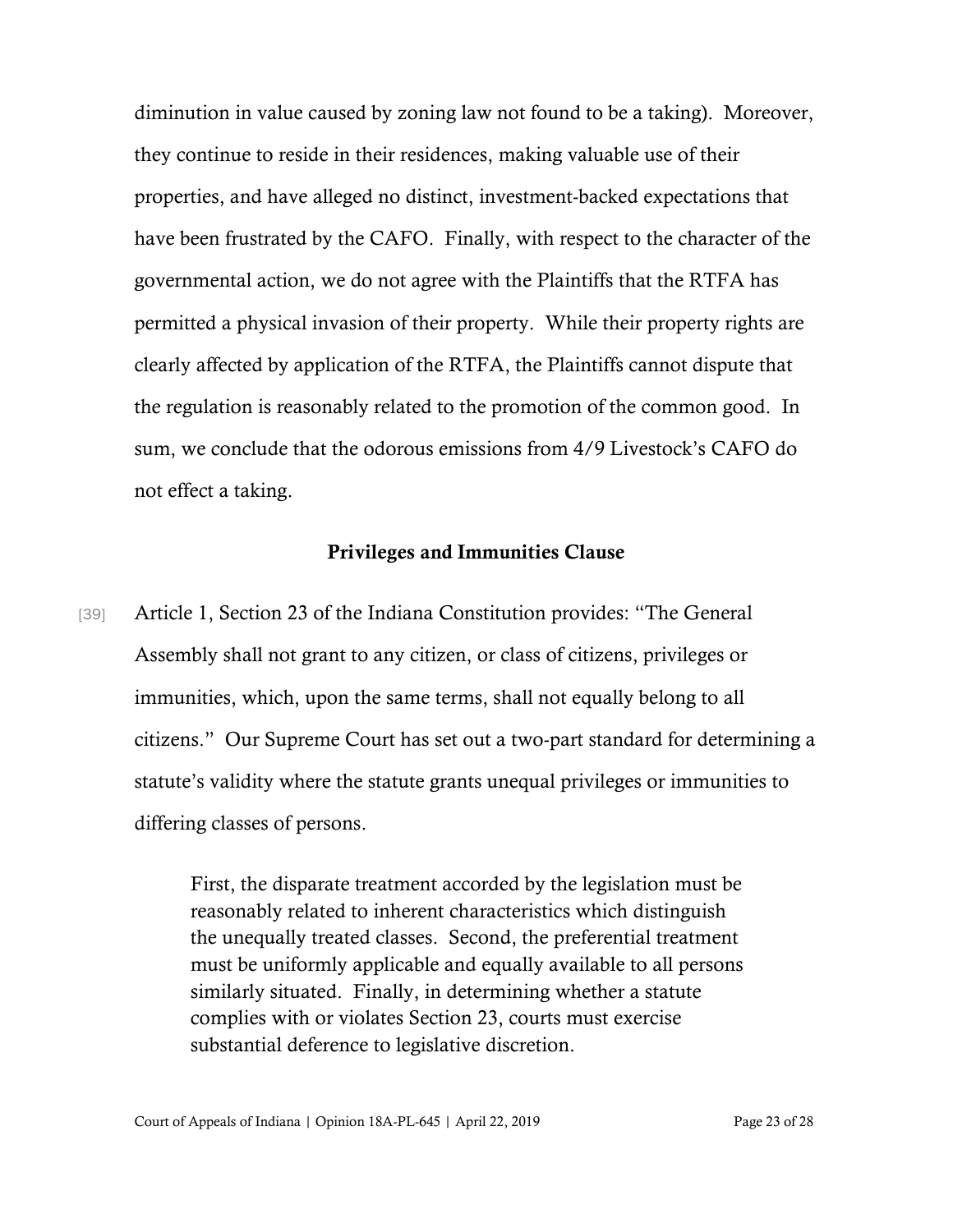*Collins v. Day*, 644 N.E.2d 72, 80 (Ind. 1994); *see also Whistle Stop Inn, Inc. v. City of Indianapolis*, 51 N.E.3d 195, 198 (Ind. 2016). Presuming the statute to be constitutional, we place the burden on the challenger to "negative every conceivable basis which might have supported the classification." *Collins*, 644 N.E.2d at 80. Classification under Section 23 is primarily a legislative question, and it becomes a judicial question only where the lines drawn by the legislature appear arbitrary or manifestly unreasonable. *Id*.

- [40] The Plaintiffs assert that the RTFA splits county dwellers into two camps: (1) those currently engaged in agricultural operations on land that has been consistently farmed for at least the last year and (2) all others who live in the county. Those in the first group may sue those in either group for nuisance, while those in the second group may only sue those in their own non-farming group for nuisance.
- [41] Indeed, the RTFA affords preferential treatment to farmers, under certain statutory conditions, by conferring immunity from nuisance suits that are not based on operational negligence. [11](#page-23-0) The RTFA, itself, explains the policy behind this disparate treatment:

The general assembly declares that it is the policy of the state to conserve, protect, and encourage the development and improvement of its agricultural land for the production of food

<span id="page-23-0"></span><sup>&</sup>lt;sup>11</sup> While the Act also applies to protect industrial operations from nuisance suits, it provides broader immunity to agricultural operations. *See* I.C. § 32-30-6-9(d)(1) (providing a list of changes that, for agricultural operations, do not constitute a significant change in the type of operation).

Court of Appeals of Indiana | Opinion 18A-PL-645 | April 22, 2019 Page 24 of 28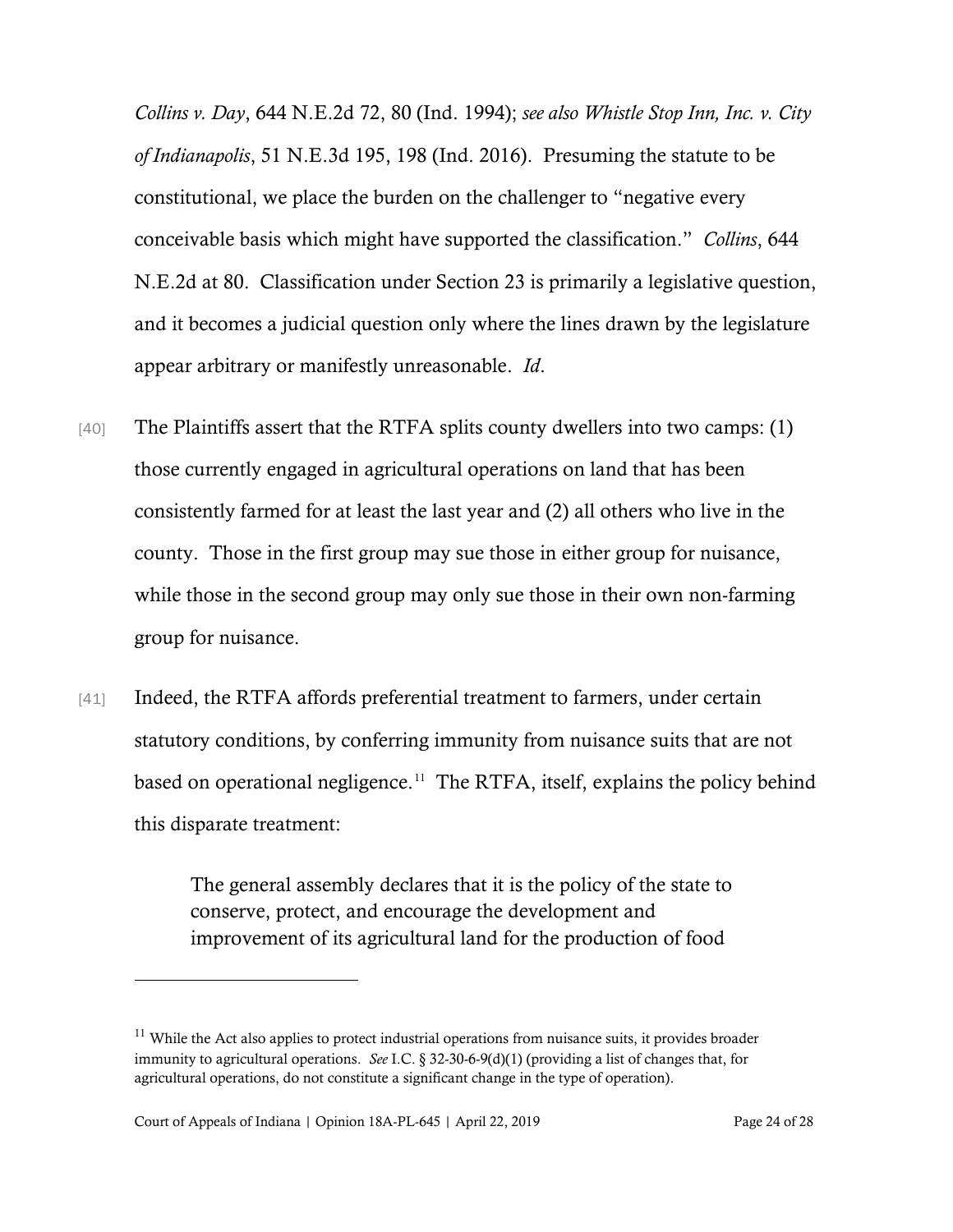and other agricultural products. The general assembly finds that when nonagricultural land uses extend into agricultural areas, agricultural operations often become the subject of nuisance suits. As a result, agricultural operations are sometimes forced to cease operations, and many persons may be discouraged from making investments in farm improvements. It is the purpose of this section to reduce the loss to the state of its agricultural resources by limiting the circumstances under which agricultural operations may be deemed to be a nuisance.

I.C. § 32-30-6-9(b). This rationale provides a reasonable basis for treating farmers differently than their non-farming neighbors. [12](#page-24-0) *Cf*. *KS&E Sports*, 72 N.E.3d at 906-07 ("One explanation may be that the legislature … perceived that recent lawsuits against the firearms industry threatened its stability and jeopardized the continued availability of firearms even to law-abiding citizens wishing to exercise their Second Amendment. This rationale would provide a reasonable basis for treating sellers of firearms, which face such litigation threats, differently than sellers of knives, which do not."). With respect to the second prong of the *Collins* test, we conclude that the RTFA's preferential treatment is uniformly and equally available to all agricultural operations and although agricultural operations are treated differently under the RTFA than

<span id="page-24-0"></span> $12$  The Plaintiffs note prior cases in which we have held that the RTFA does not apply between two farmers. *See TDM Farms*, 969 N.E.2d at 110 ("the Act does not apply in this action between two established farming operations"); *Stickdorn v. Zook*, 957 N.E.2d 1014, 1016 n.5 (Ind. Ct. App. 2011) (the RTFA "has no applicability to the manner in which two farmers…conduct their operations). The Plaintiffs claim that the Himsel Plaintiffs could have brought this action if only they had not retired from farming in 2000 and that this fact makes the disparate treatment arbitrary. This is incorrect. The RTFA still applies where one farmer asserts nonagricultural land uses as the basis of his or her nuisance suit against another farmer. *See Parker*, 988 N.E.2d at 323.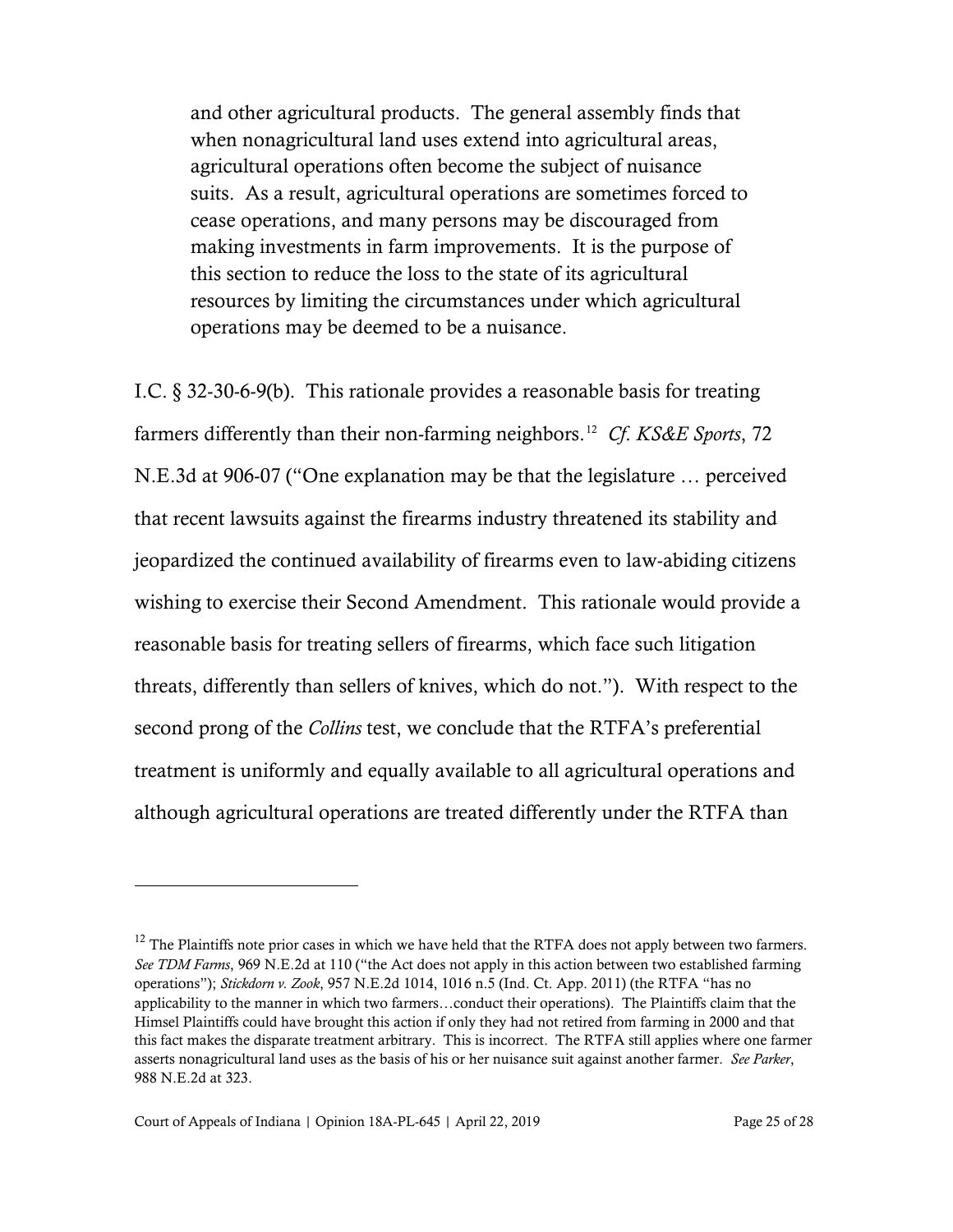industrial operations, the two are not similarly situated and the express intent of the RTFA is to protect agricultural land. The RTFA does not violate Article 1, Section 23.

## Constitutional Challenge to the Agricultural Canon

[42] The Agricultural Canon, enacted in 2014, provides:

The general assembly declares that it is the policy of the state to conserve, protect, and encourage the development and improvement of agriculture, agricultural businesses, and agricultural land for the production of food, fuel, fiber, and other agricultural products. The Indiana Code shall be construed to protect the rights of farmers to choose among all generally accepted farming and livestock production practices, including the use of ever changing technology.

I.C. § 15-11-2-6(a). The Plaintiffs contend that the Agricultural Canon is unconstitutional for various reasons.

[43] The Agricultural Canon is a rule of statutory construction signaling the legislature's intent to courts called upon to construe ambiguous statutes affecting farmers. In other words, where a statute is clear and unambiguous, the Agricultural Canon will not be applied. *Cf. Crowel v. Marshall Cty. Drainage Bd.*, 971 N.E.2d 638, 646 (Ind. 2012) ("where the statute is clear and unambiguous, we apply it as drafted without resort to the nuanced principles of statutory interpretation"). Further, our primary goal in applying a statute is always to ascertain and give effect to the legislature's intent. *See id.* at 645.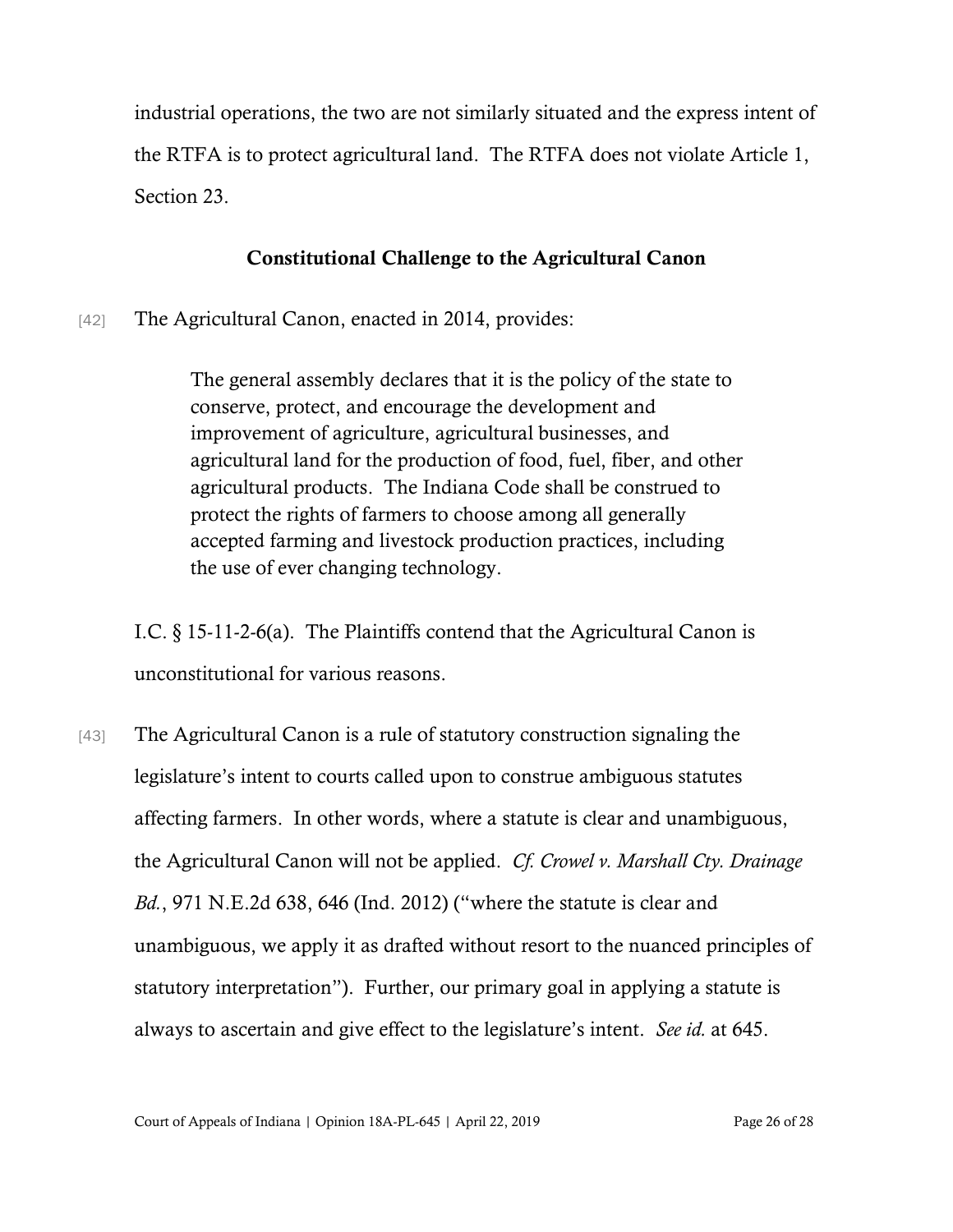[44] Through the RTFA, the legislature spoke clearly and unambiguously regarding its intent to protect the rights of farmers by limiting the circumstances under which farmers are subject to nuisance actions. This includes protecting agricultural operations that change from one type of agricultural operation to another or that adopt new technology. Given the clear language of the RTFA, this is not a case in which the Agricultural Canon needs to be applied. *See KS&E Sports*, 72 N.E.2d at 898 ("before interpreting a statute, we consider 'whether the Legislature has spoken clearly and unambiguously on the point in question'") (quoting *Basileh v. Alghusain*, 912 N.E.2d 814, 821 (Ind. 2009)). Accordingly, we do not address the various constitutional challenges raised by the Plaintiffs regarding the Agricultural Canon. *See Barlow v. Sipes*, 744 N.E.2d 1, 6 n.1 (Ind. Ct. App. 2001) ("Indiana has long adhered to the doctrine of judicial restraint" where "a constitutional question will not be anticipated in advance of the necessity of deciding the constitutional issue"), *trans. denied*.

### Conclusion

- [45] We hold that the Plaintiffs' nuisance and repackaged negligence and trespass claims are barred by the RTFA. Further, the Plaintiffs' various claims that the RTFA is unconstitutional are unavailing, and we do not reach the question of the constitutionality of the Agricultural Canon due to judicial restraint. The trial court properly granted summary judgment in favor of the Defendants on all claims.
- [46] **Judgment affirmed.**